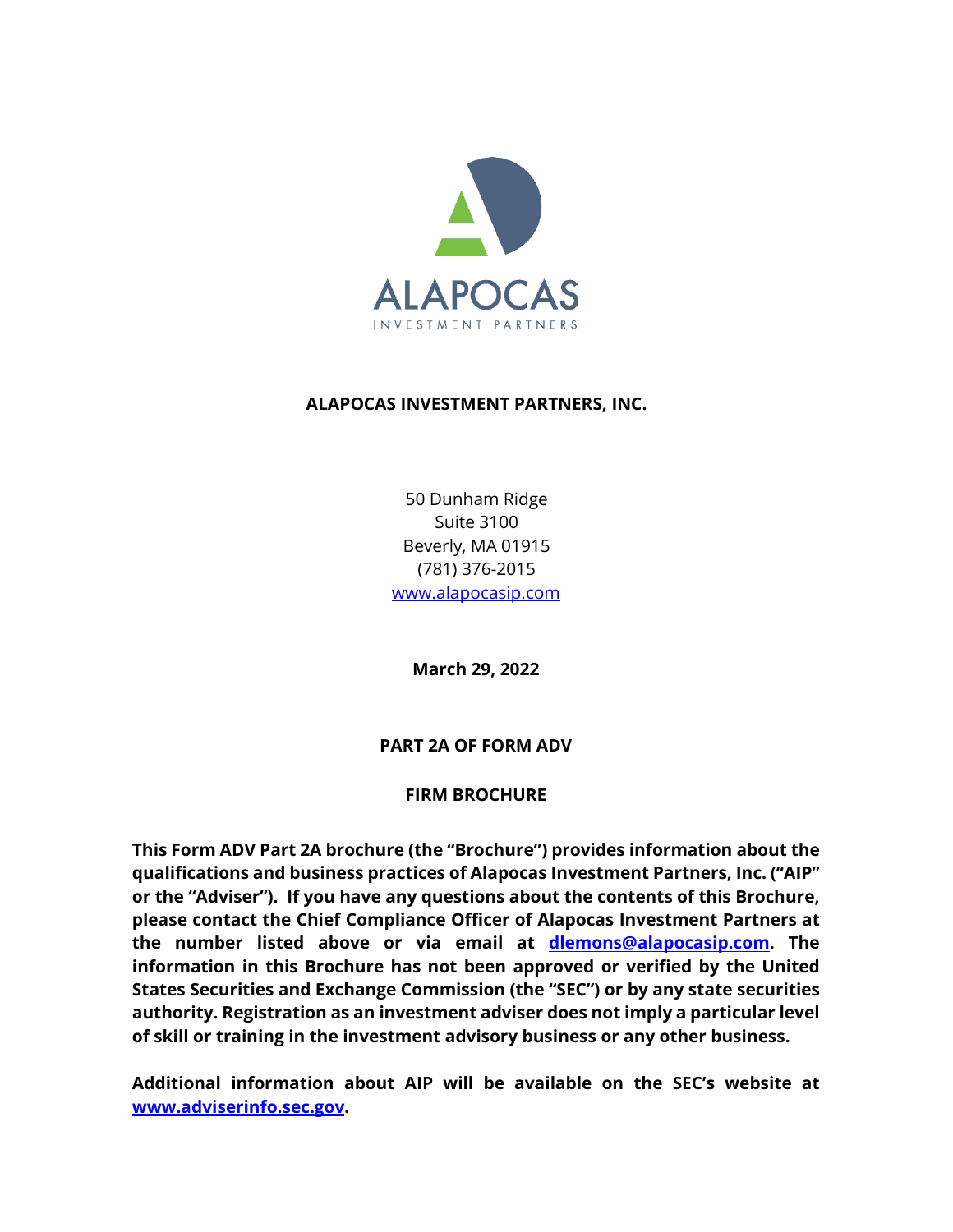## <span id="page-1-0"></span>**ITEM 2 – MATERIAL CHANGES**

We have not made any material changes to our Brochure since our last annual updating amendment dated March 30, 2021.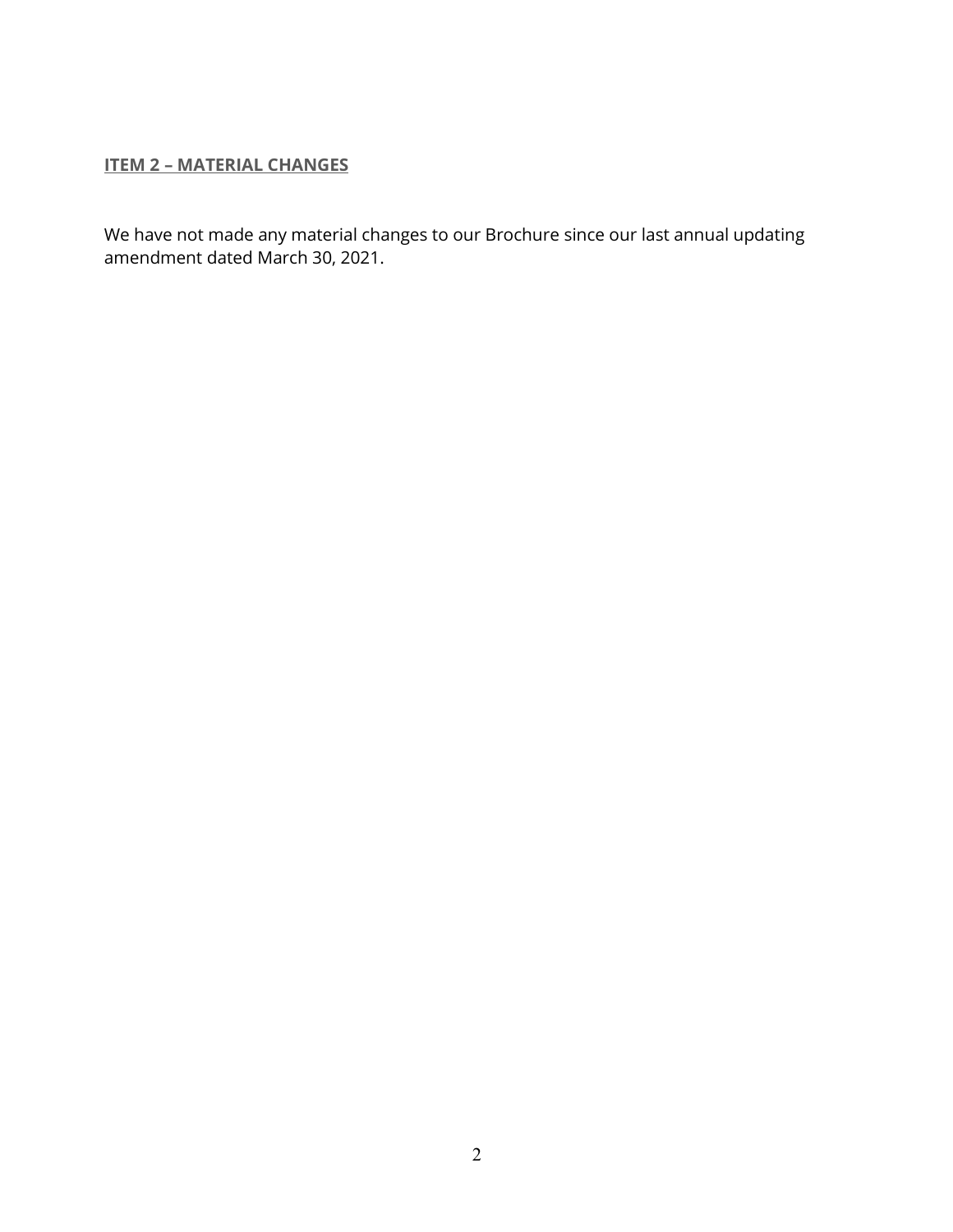# <span id="page-2-0"></span>**ITEM 3 - TABLE OF CONTENTS**

| ITEM 8 - METHODS OF ANALYSIS, INVESTMENT STRATEGIES AND RISK OF LOSS 9         |
|--------------------------------------------------------------------------------|
|                                                                                |
| ITEM 10 - OTHER FINANCIAL INDUSTRY ACTIVITIES AND AFFILIATIONS 15              |
| ITEM 11 - CODE OF ETHICS, PARTICIPATION OR INTEREST IN CLIENT TRANSACTIONS AND |
|                                                                                |
|                                                                                |
|                                                                                |
|                                                                                |
|                                                                                |
|                                                                                |
|                                                                                |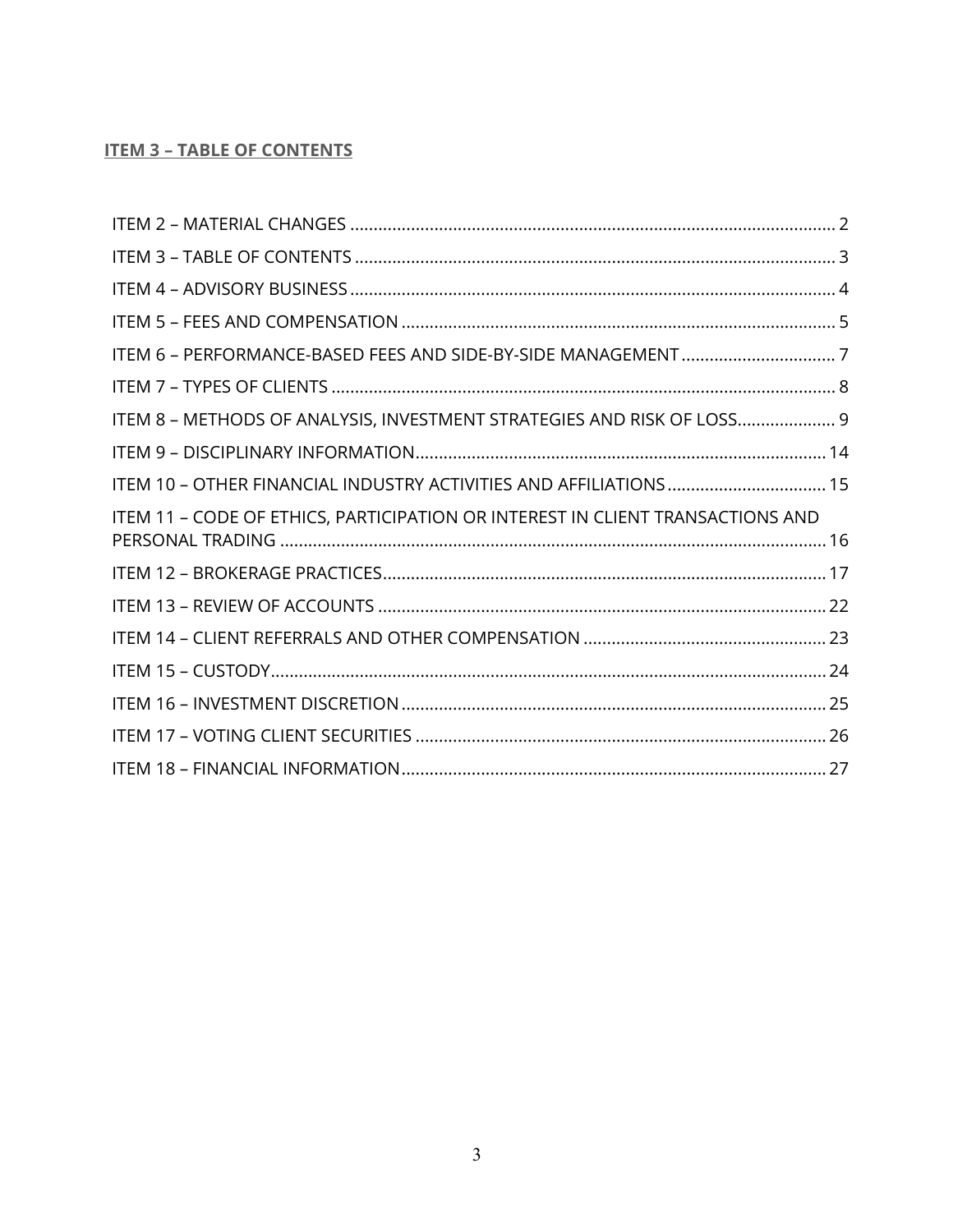### <span id="page-3-0"></span>**ITEM 4 – ADVISORY BUSINESS**

Alapocas Investment Partners, Inc. is a Massachusetts corporation formed in February 2019. AIP provides investment advisory services to individuals, high net worth individuals, charitable organizations, corporations, profit sharing plan, trusts (including pooled investment trusts), and other entities. David W. Lemons is the principal owner of AIP and the principal investment professional of AIP (the "Principal").

The Adviser primarily offers discretionary investment management services that are customized to meet client's objectives and comprehensive in nature. However, in certain circumstances, the Adviser will offer non-discretionary advisory services consisting of investment recommendation and arranging or effecting the purchase or sale of securities either directly or through a third-party manager, if the recommendation is accepted by the Client. On a case-by-case basis, AIP is willing to work with clients who request specific restrictions on their accounts.

The Adviser provides customized and comprehensive investment management services on a regular and continual basis to its advisory clients. These services include the design and execution of an appropriate investment strategy and the research and selection of equity (including exchange traded funds), fixed income, mutual fund, and cash reserve instruments. AIP may adjust the overall strategy based on client discussions or perhaps due to shifting fundamental conditions within local and global markets. The client's tax situation and estate planning considerations may also be contemplated when designing or amending an investment strategy.

AIP manages clients' portfolios after reviewing and creating an investment strategy based on the client's personal data, investment goals, and risk tolerance. After the initial objectives and any restrictions are identified, the Adviser will decide on the appropriate strategies and tactics most likely to achieve these objectives.

As of December 31, 2021, AIP advises on \$408,166,773 in assets, including \$170,448,450 in assets under its discretionary management, and \$237,718,323 in assets to which AIP serves as adviser.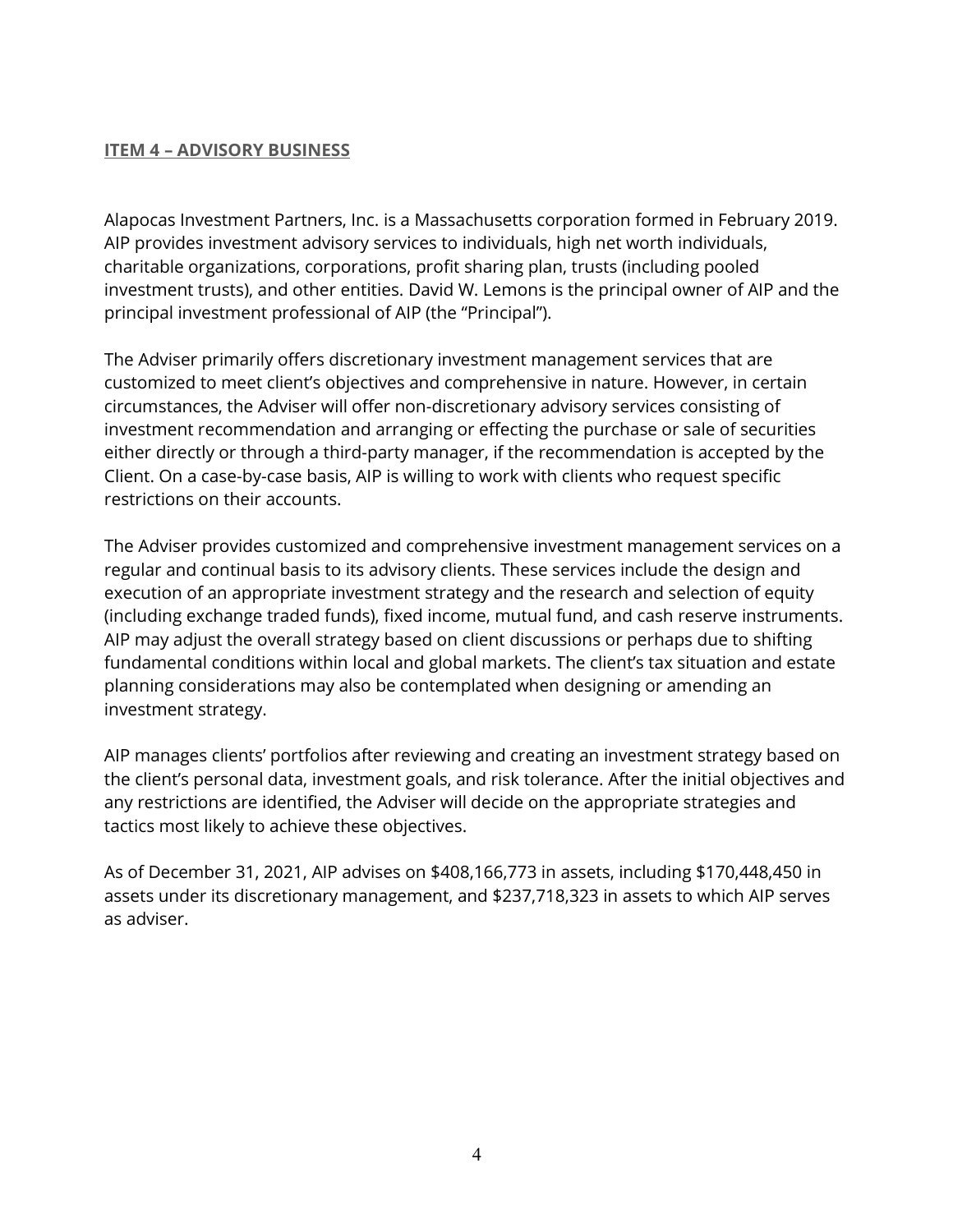### <span id="page-4-0"></span>**ITEM 5 – FEES AND COMPENSATION**

Clients are required to sign a written investment management agreement, which can be terminated without penalty at any time. Client accounts are generally subject to an investment management fee based on a percentage of assets under management that is currently ranging up to 1% dependent upon the client's relationship with the Adviser and the strategy employed. Fees and specifics regarding the billing frequency and method of calculation will be clearly delineated in all client agreements. Clients may be billed quarterly either in advance or in arrears based on the methodology described in the client agreement. Fees may be negotiated or modified in the Adviser's sole discretion in light of a client's special circumstances, such as asset levels, service requirements, or other factors. The Adviser may agree to offer a client a fee schedule that is lower than that of any other comparable clients in the same investment style. For comparable services, other investment advisers may charge higher or lower fees than those charged by AIP.

Clients generally authorize AIP through custodial paperwork to deduct management fees directly from each account or accounts. When authorized, AIP may deduct fees from one account on behalf of other accounts in the relationship.

## **Termination**

A client agreement may be canceled at any time, by either party but must be promptly followed up in writing if termination is oral. The termination will be effective at the close of business on the day notice was received. Upon termination of any account, any prepaid, unearned fees will be promptly refunded.

In the event a client decides to terminate his or her relationship with AIP, and for those clients that pay advisory fees in advance, the Adviser will refund a portion of the investment management fee that reflects periods in which those services were not yet provided. Clients may direct in what form or manner they would like their refund. In the event a client who pays in arrears terminates their relationship, the Adviser will bill the client account for the partial period in which those services were rendered. Clients always have the right to terminate their agreement without penalty at any time.

## **Additional Fees and Expenses Payable by the Client**

AIP's fees neither include fees for brokerage commissions, custodial fees, and clearing costs, nor include any additional management fees or other fees that may be charged by the underlying investments selected for the client portfolios, e.g., mutual fund advisory and distribution fees. Execution of client transactions typically requires payment of brokerage commissions by clients. Mutual funds and exchange traded funds also charge internal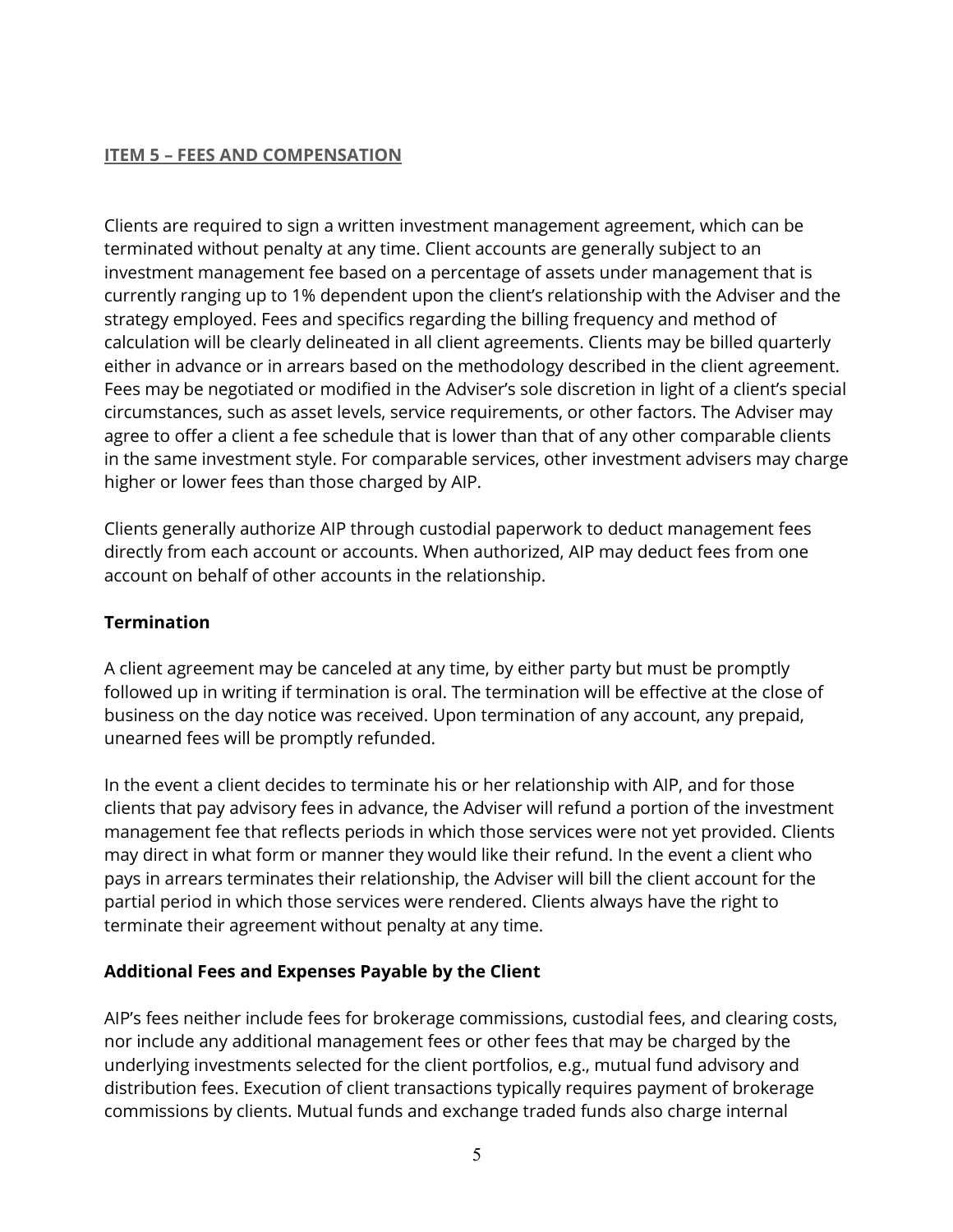management fees, which are disclosed in a fund's prospectus. Such charges, fees and commissions are exclusive of and in addition to the Adviser's fee. AIP do not receive any portion of these commissions, fees, and costs. Please refer to Item 12 "Brokerage Practices", which further describes the factors that AIP considers in recommending broker/dealers for the execution of transactions.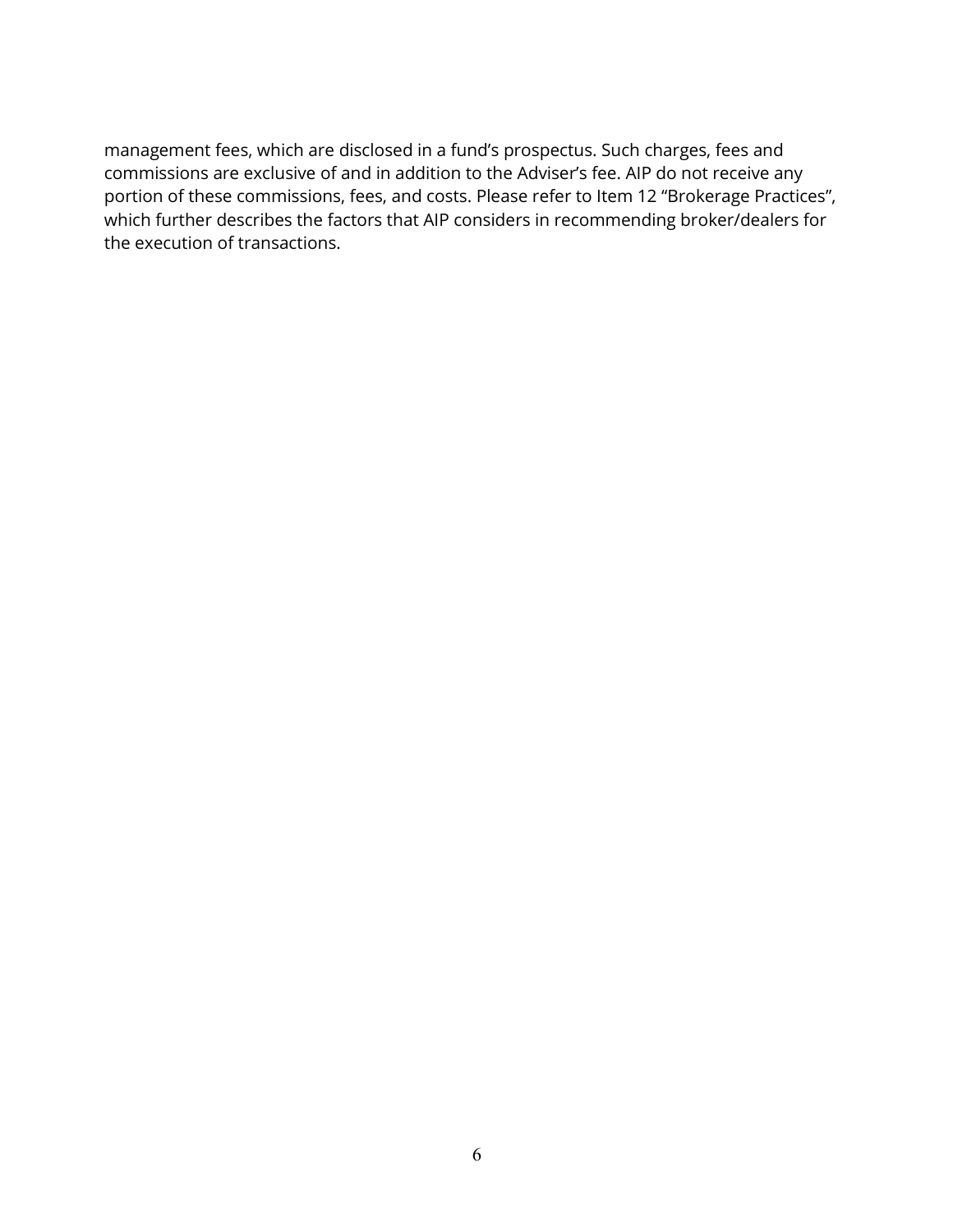#### <span id="page-6-0"></span>**ITEM 6 – PERFORMANCE-BASED FEES AND SIDE-BY-SIDE MANAGEMENT**

Alapocas Investment Partners does not charge performance-based fees (fees based on a portion of capital gains or on capital appreciation of assets invested).

AIP does not manage any proprietary investment funds or limited partnerships (for example, a mutual fund or a hedge fund) and has no financial incentive to recommend any particular investment options to its clients. The Adviser has implemented trade allocation policies and procedures designed to ensure that trades are allocated fairly and equitably over time and to prevent this conflict from influencing the allocation of investment opportunities among clients. Item 12 "Brokerage Practices" provides further information regarding trade allocation practices.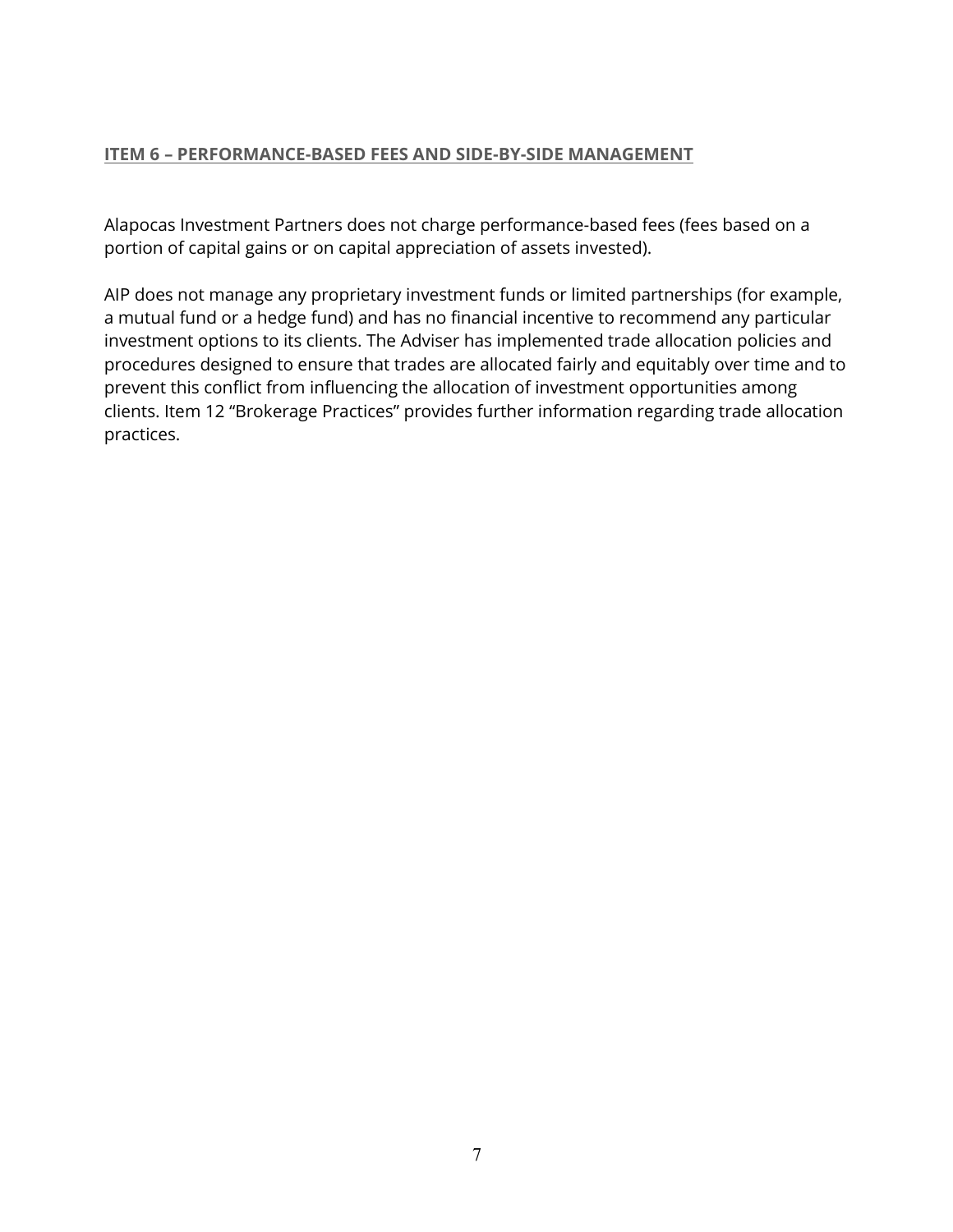#### <span id="page-7-0"></span>**ITEM 7 – TYPES OF CLIENTS**

AIP primarily provides customized investment management services to individuals, high net worth individuals, charitable organizations, corporations, trusts including pooled investment trusts, and other entities. AIP generally does not impose a minimum account size for establishing a relationship.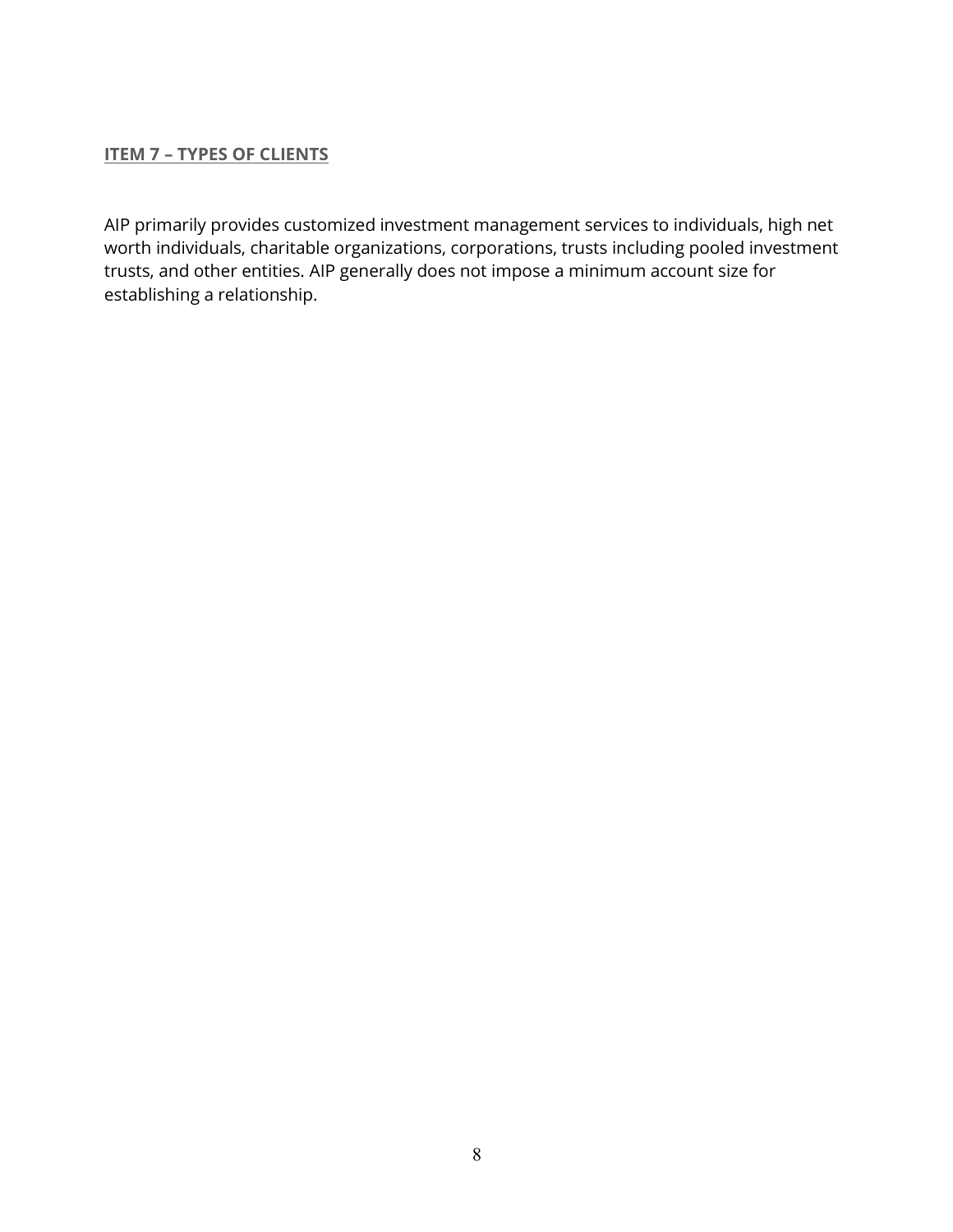### <span id="page-8-0"></span>**ITEM 8 – METHODS OF ANALYSIS, INVESTMENT STRATEGIES AND RISK OF LOSS**

### **Methods of Analysis**

Alapocas Investment Partners (AIP) seeks to compound invested capital by investing in a limited number of high-quality businesses that we know well and that we intend to own for a long time. A substantial majority of the assets we invest for clients are committed to the common shares of these individual companies. A suitable description of the method we use to analyze investment opportunities is "organized common sense."

We view each equity holding as a share in the ownership of an operating business. Therefore, we analyze companies as a businessperson might look at a potential long-term investment. Fundamentally, we believe that what a business produces, in earnings, drives stock prices over the long haul. To evaluate the underlying value of a company, we generally look at three key business-specific factors: a) profit margins, and how long they may be sustained; b) the magnitude and durability of a company's earnings, as far into the future as is reasonable to estimate; and c) the quality and capabilities of management in redeploying capital into profitable ventures, such as expanding existing operations, making accretive acquisitions, buying back shares, or paying (or growing) dividends.

Supported by an in-depth, historical review of a company's reported financial statements (e.g., its income statement, balance sheet, statement of cash flows, and proxy materials), as well as other regulatory filings, we seek to gain historical perspective and to identify and understand its value drivers. In particular, we are keen to develop an understanding of the target company's strategic position within its industry and marketplace. To arrive at an investment decision about an investment opportunity, we supplement this fundamental research with analysis and materials derived from other sources, including financial media companies, third-party research materials, interviews with company management and practitioners within the same industry, internet content, and ongoing review of company operations and business activities. We will only act on our research and analysis when we have a high level of confidence in a company's long-term business prospects.

### *Idea Generation*

Using Michael Porter's Five Forces analysis as a framework, we examine internal and external threats as well as horizontal and vertical competition to assess the relative attractiveness of a particular industry. Then, when evaluating specific companies within that industry, we generally apply three lenses to predict the quality of earnings growth and assign an intrinsic value to a company's shares: (i) economic/business insight, which helps us identify when stocks become cheap relative to their inherent value; (ii) franchise, which represents an irreplaceable advantage over would-be competitors; and (iii) valuation, which includes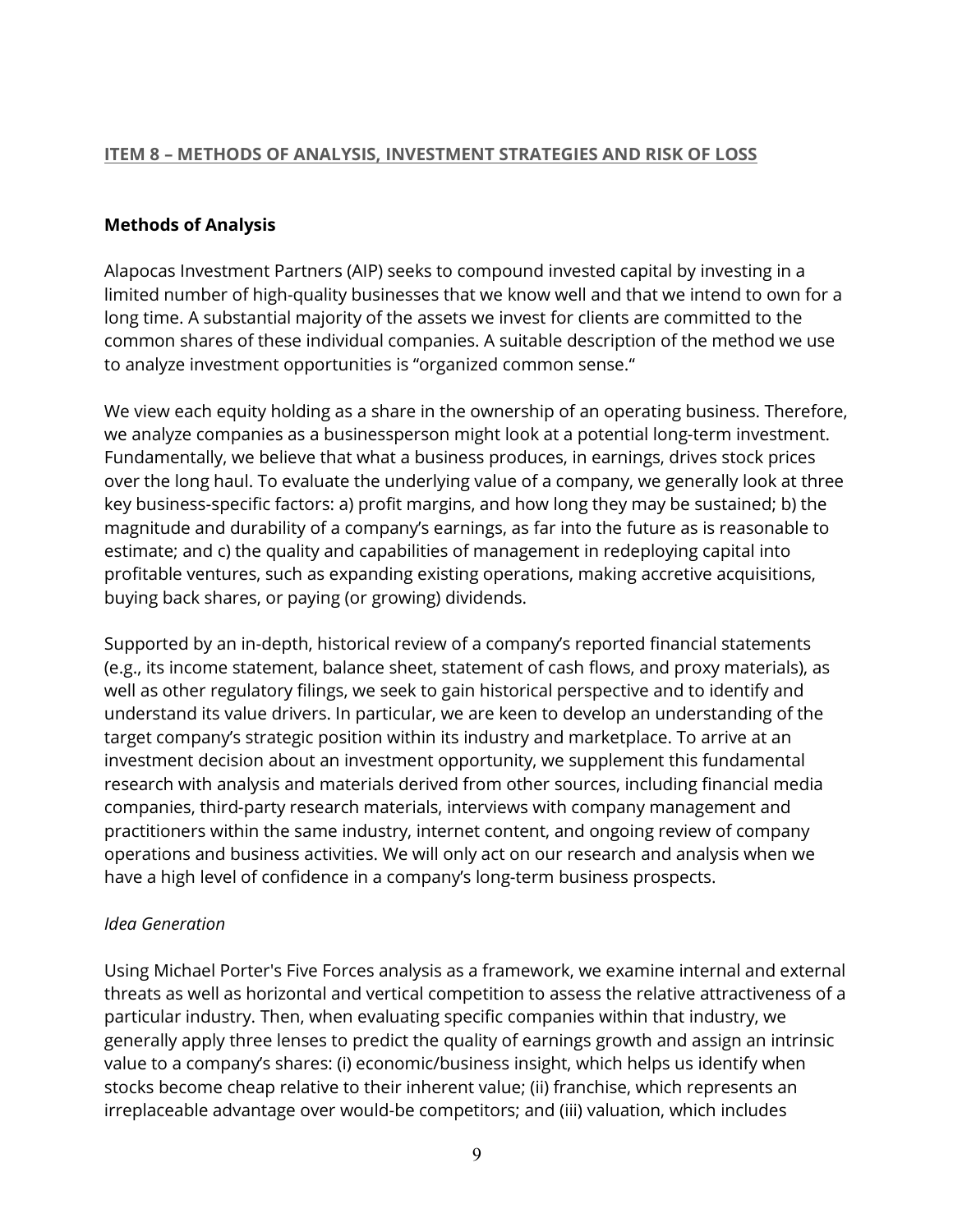discounting a company's growth prospects by our assessment of certain idiosyncratic risk factors. This process leads us to a valuation *range* that is reasonable for a company and, by extension, what price per share that would represent a significant margin of safety .

## *Stock Selection*

The questions that most concern us as investors are: Will the company make money well into the future, and can we buy it at a meaningful margin of safety today? The AIP security selection process seeks to minimize two key risks that surround these two questions: eroding earnings due to industry-, sector-, or company-specific headwinds (Business Risk), and/or paying too high a price going into an investment (Price Risk).

Fundamental analysis prioritizes economic and business indicators as investment selection criteria. These criteria are generally ratios and trends that may indicate the overall strength and financial viability of the entity being analyzed. However, rather than rely on consensus earnings estimates, which in our view can be easily manipulated, we dive deeply into income statements and balance sheets, as well as regulatory and legal findings. These are the important markers that help us gain an historical perspective on management's ability to drive return on invested capital (ROIC) — one important financial measure of quality, among others. We use internal and external resources, including industry contacts and a globally deep professional network to understand a company's strategic position. Next, we evaluate the sources and durability of future cash flows, with weight given to companies that demonstrate growth in unit sales and profitability. To reduce the possibility of misreads, we revisit our assumptions regarding earnings history, management quality, and competitors. Finally, we employ discounted cash flow (DCF) analysis to arrive at valuation, comparing metrics to peers, market, and history to establish fundamental fair value and a target stock price range.

## **Investment Strategies**

Prior to investing a client's account, AIP undertakes a thorough discussion with clients to understand their particular situation and to explore with them the potential benefits of diversification among asset classes (e.g., stocks, bonds, and cash reserves). Based on an evaluation of a number of client-specific factors, such as time horizon, liquidity needs, and risk tolerance, a client's portfolio may be best positioned with both stock and bond assets (which may comprise individual securities and/or mutual funds, exchange traded funds or ETFs, and cash reserve securities). In some circumstances, a client may be best served with a single asset-class portfolio — supported with an appropriate level of cash reserves.

AIP may employ the services of third-party fixed income brokers to build the bond allocation of a diversified portfolio. In addition to transactional services, these firms may also provide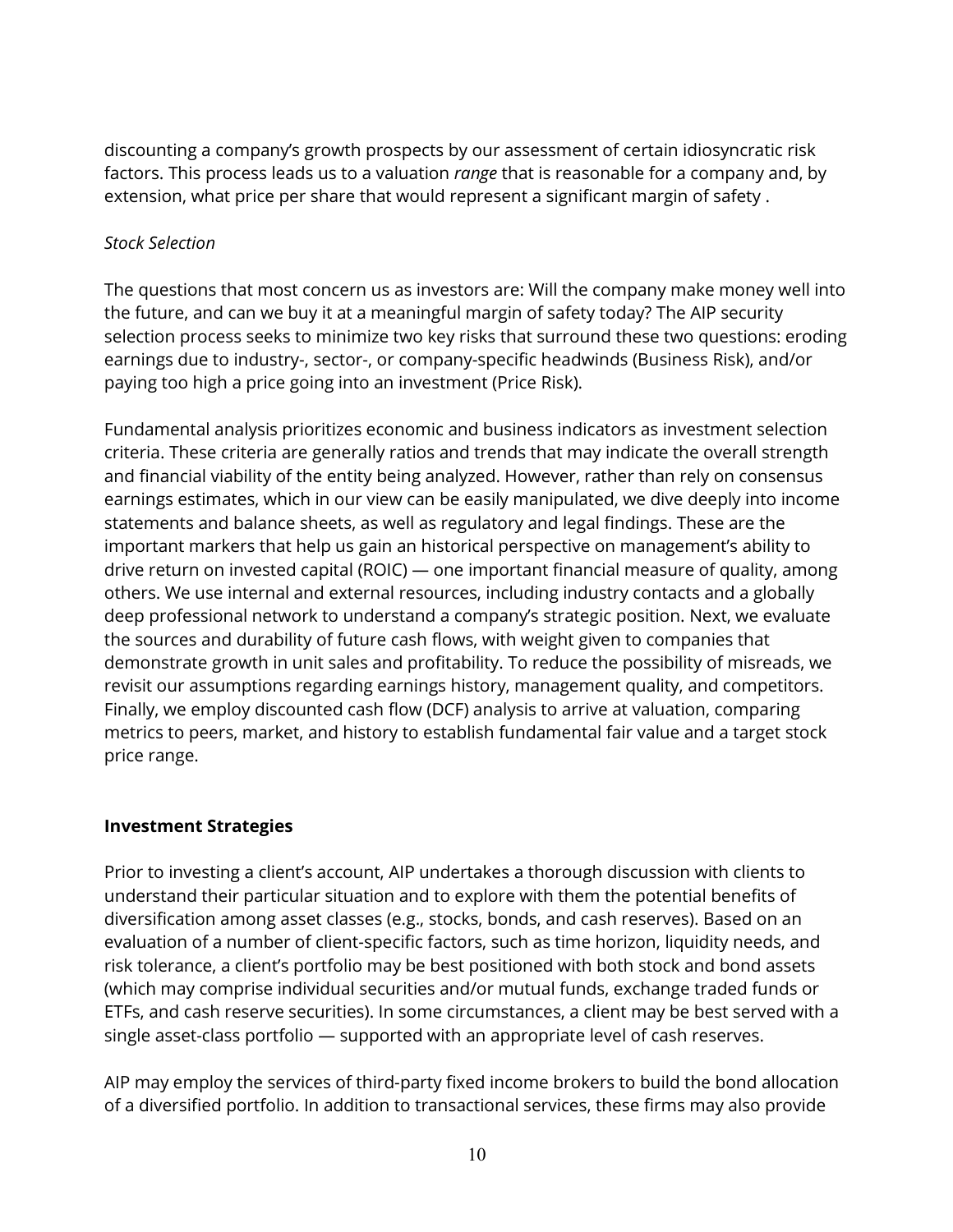assistance with ongoing monitoring of the credit quality and call features of individual securities, among other support. We have an obligation to seek "best execution" as part of our fiduciary duties, and thus, we evaluate the total benefit of using these brokers for fixed income purchases in relation to the cost of bond purchases without such ongoing support. AIP has no contractual requirement to use these brokers and may use one or several brokers to optimize the construction of bond allocations.

We seek to create portfolios that are comprehensive and customized in nature, and appropriate based on each client's needs. We are also pleased to create customized portfolios designed to accomplish a more tailored goal, directed by the client, where the client's overall assets may be diversified in ways beyond AIP's discretion.

### **Risks**

An investment in any security involves a certain degree of risk. Securities may fluctuate in value or lose all value. Clients should be prepared to bear the potential risk of loss. The risks involved with AIP's investment strategy include, but are not limited to:

Market Conditions – the prices of, and the income generated by, the securities owned by clients may decline due to market conditions and other factors, including those directly involving the issuers of the securities held by clients.

Volatility Risk – security values may fluctuate up or down based on market conditions, political events, changes in the economy, company changes, and other factors.

Security Selection – the identification of securities representing high-quality businesses and management teams is a difficult task, and there are no assurances that such opportunities will be successfully recognized over the long term. While such investments offer opportunities for above-average capital appreciation, they also involve a high degree of financial risk and can result in substantial losses.

Inaccurate or Incorrect Public Information – AIP may rely on information that turns out to be wrong. The Adviser selects investments based, in part, on information provided by issuers to regulators or made directly available to AIP by the issuers or other sources. The Adviser is not always able to confirm the completeness or accuracy of such information, and in some cases, complete and accurate information is not available. Incorrect or incomplete information increases risk and may result in losses.

Margin – the Adviser does not recommend clients utilize margin as part of their investment strategy. However, clients may open margin accounts and choose to create margin balances by withdrawing cash. Clients should be aware of the costs of margin interest and risks involved which include permitting the broker-dealer to force the sale of securities if account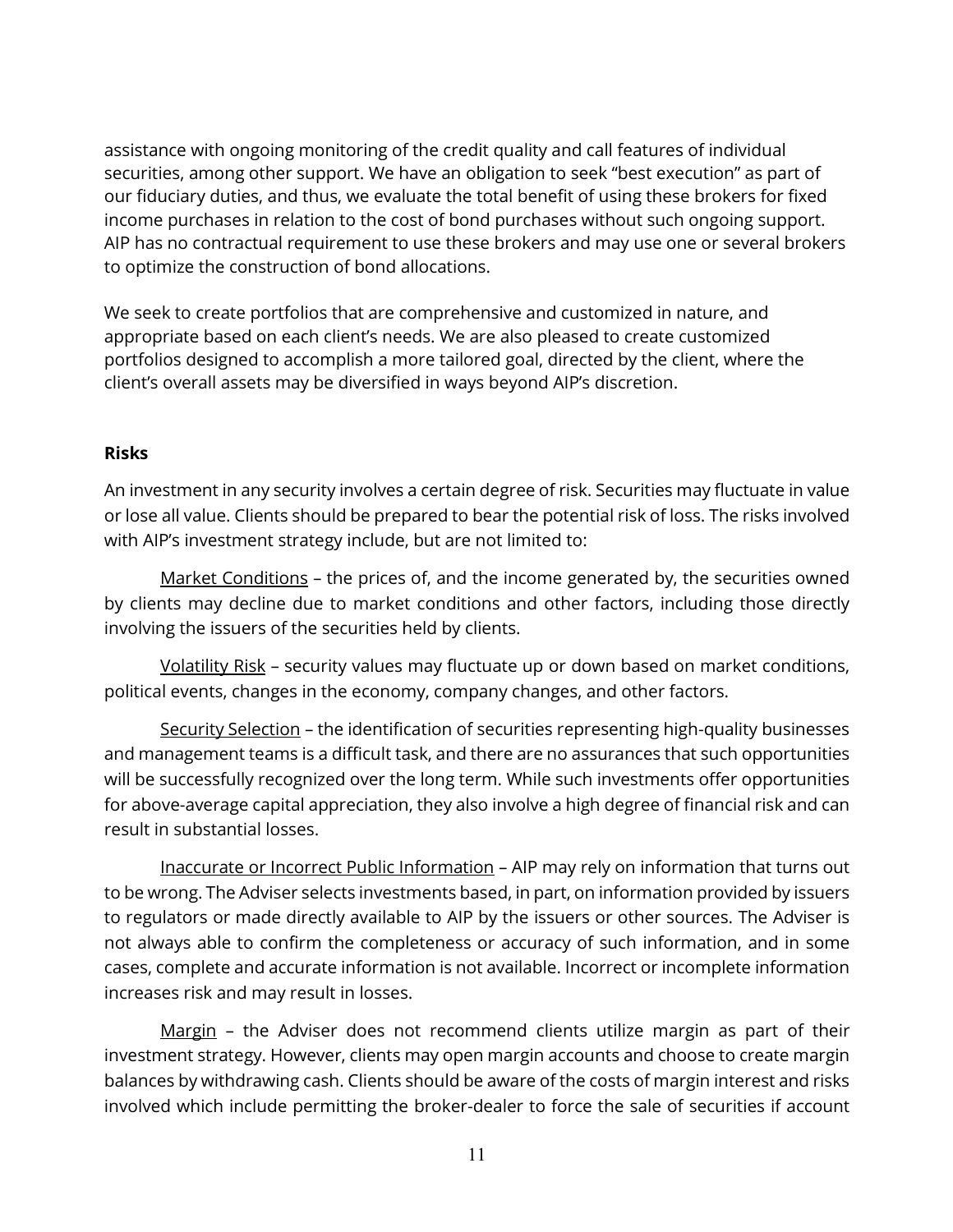equity requirements are not met.

Fixed Income Risk – Bonds can provide a means of preserving capital and earning a predictable return. Bond investments may provide steady streams of income from interest payments prior to maturity. However, as with any investment, bonds have risks. These risks include:

- *Inflation Risk* Inflation is a general upward movement of prices. Inflation reduces purchasing power, which is a risk for investors receiving a fixed rate of interest. The principal concern for individuals investing in cash equivalents is that inflation will erode returns.
- *Interest Rate Risk* Interest rate changes can affect a bond's value. If bonds are held to maturity the investor will receive the face value, plus interest. If sold before maturity, the bond may be worth more or less than face value. Rising interest rates will make newly issued bonds more appealing to investors because the newer bonds will have a higher rate of interest than older ones. To sell an older bond with a lower rate, you might have to sell it at a discount.
- *Liquidity Risk* This refers to the risk that investors will not find a market for the bond, potentially preventing them from buying or selling when they want or preventing them from receiving a favorable execution price.
- *Call Risk* Certain bonds are callable, giving the bond issuer the ability to retire a bond before its maturity date. This is something an issuer might do if interest rates decline, much like a homeowner might refinance a mortgage to benefit from lower interest rates.

Foreign Securities Risk - International or foreign investment returns may move in a different direction, or at a different pace, than U.S. investment returns. As a result, including exposure to both domestic and foreign securities in a portfolio may reduce the risk that an investor will lose money if there is a drop in U.S. investment returns and a portfolio's overall investment returns over time may have less volatility. Keep in mind, though, that this is not always true and that with globalization, markets are increasingly intertwined across borders. While investing in any security requires careful consideration, international investing raises some special issues and risks. These include:

- *Access to different information*: In some jurisdictions, the information provided by foreign companies is different from the information provided by U.S. companies,
- *Costs of international investments*: International investing can be more expensive than investing in U.S. companies,
- *Changes in currency exchange rates and currency controls*: A foreign investment also has foreign currency exchange risk. When the exchange rate between the foreign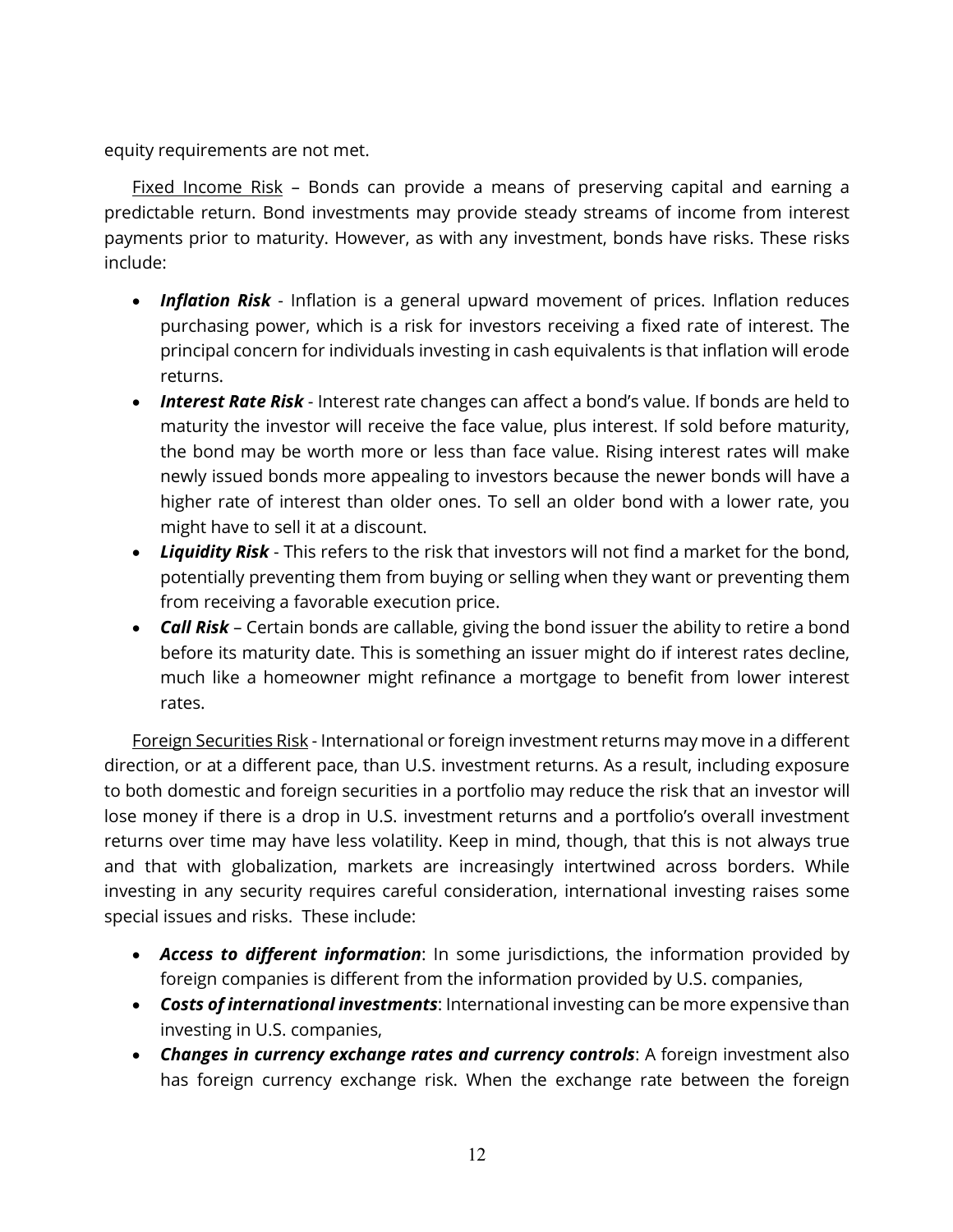currency and the U.S. dollar changes, it can increase or reduce an investment return in a foreign security,

- *Political, economic, and social events*: Depending on the country or region, it can be more difficult for investors to obtain information about and comprehensively analyze all the political, economic, and social factors that influence a particular foreign market,
- *Different levels of liquidity*: Some foreign markets may have lower trading volumes for securities, or fewer listed companies than U.S. markets,
- *Legal remedies*: The jurisdiction in which investors purchase a security can affect whether they have, and where they can pursue legal remedies against a foreign company or any other foreign-based entities involved in a transaction, and
- *Different market operations*: Foreign markets may operate differently from the major U.S. trading markets. For example, there may be different time periods for clearance and settlement of securities transactions.

*There can be no assurance that clients will achieve their investment objectives or that the investment strategies employed by Alapocas Investment Partners will be successful. Investing in securities involves a risk of loss the investors should be prepared to bear.*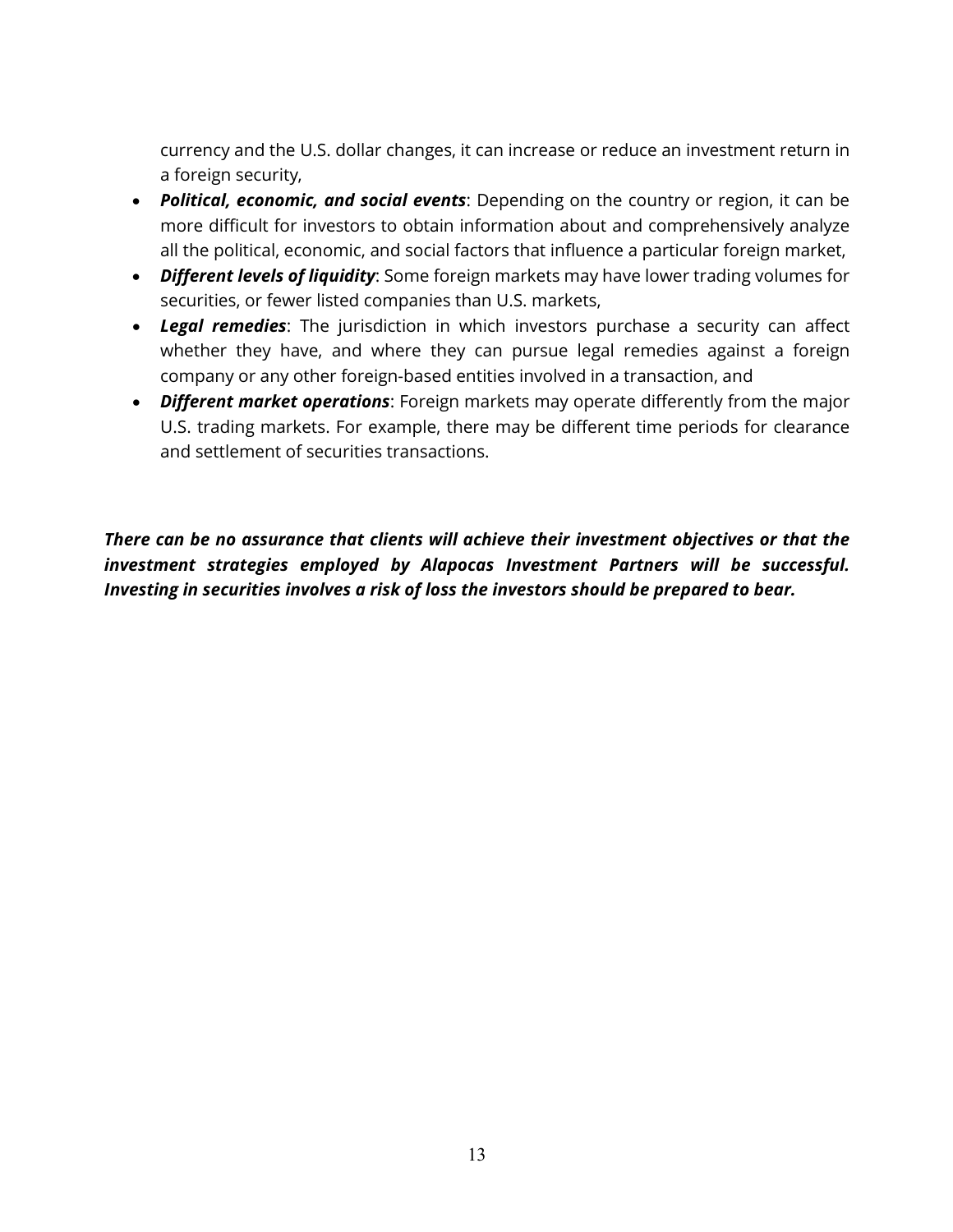### <span id="page-13-0"></span>**ITEM 9 – DISCIPLINARY INFORMATION**

AIP and its management persons have not been subject to any material legal or disciplinary events required to be discussed in this Brochure.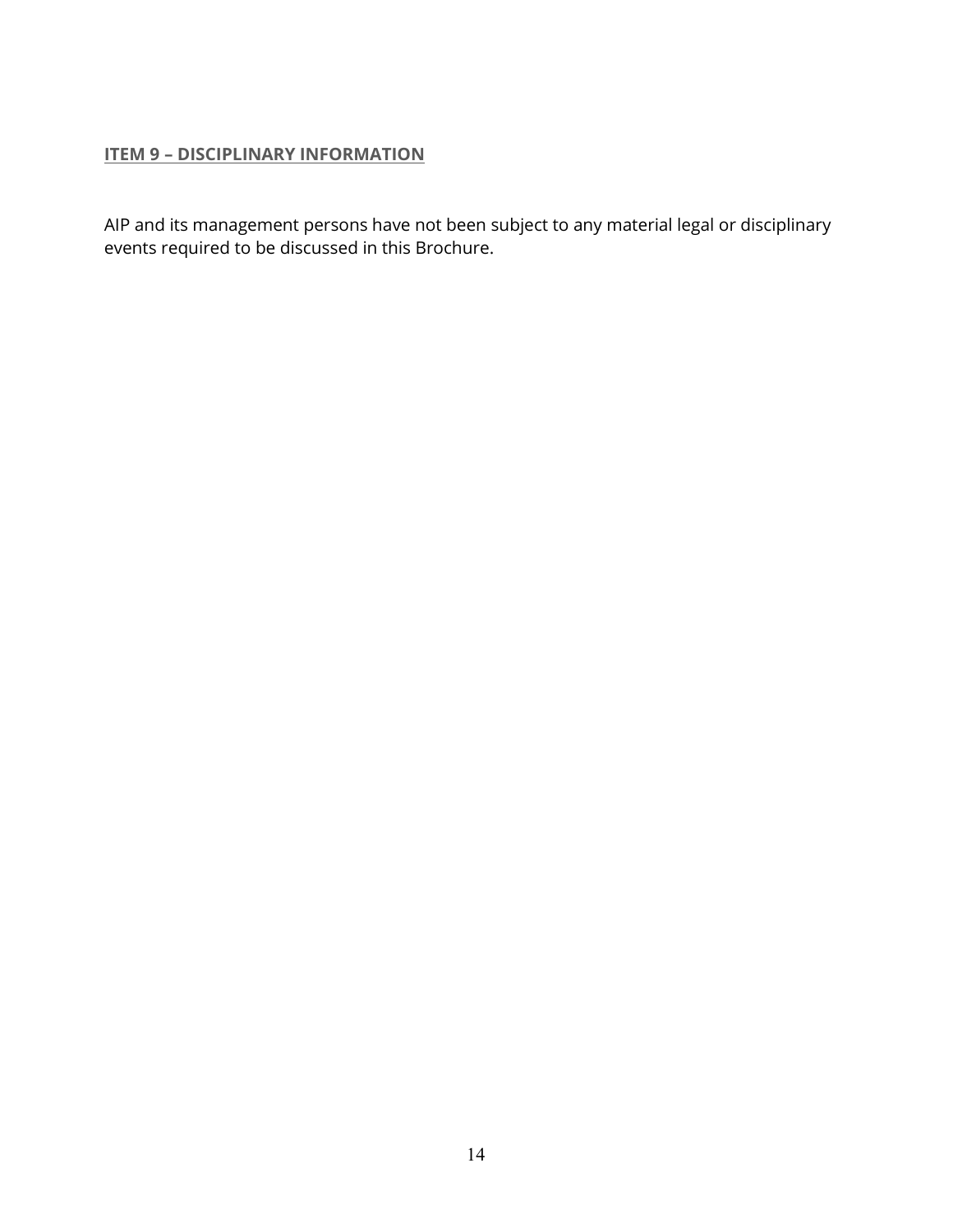#### <span id="page-14-0"></span>**ITEM 10 – OTHER FINANCIAL INDUSTRY ACTIVITIES AND AFFILIATIONS**

AIP is an independent registered investment adviser. The Adviser is not affiliated with a broker-dealer, municipal securities dealer, government securities dealer or broker, an investment company or other pooled investment vehicle (including a mutual fund, closed-end investment company, unit investment trust, private investment company or "hedge fund," and offshore fund), another investment adviser or financial planner, a futures commission merchant, commodity pool operator, or commodity trading advisor, a banking or thrift institution, an accountant or accounting firm, a lawyer or law firm, an insurance company or agency, a pension consultant, a real estate broker or dealer, and a sponsor or syndicator of limited partnerships.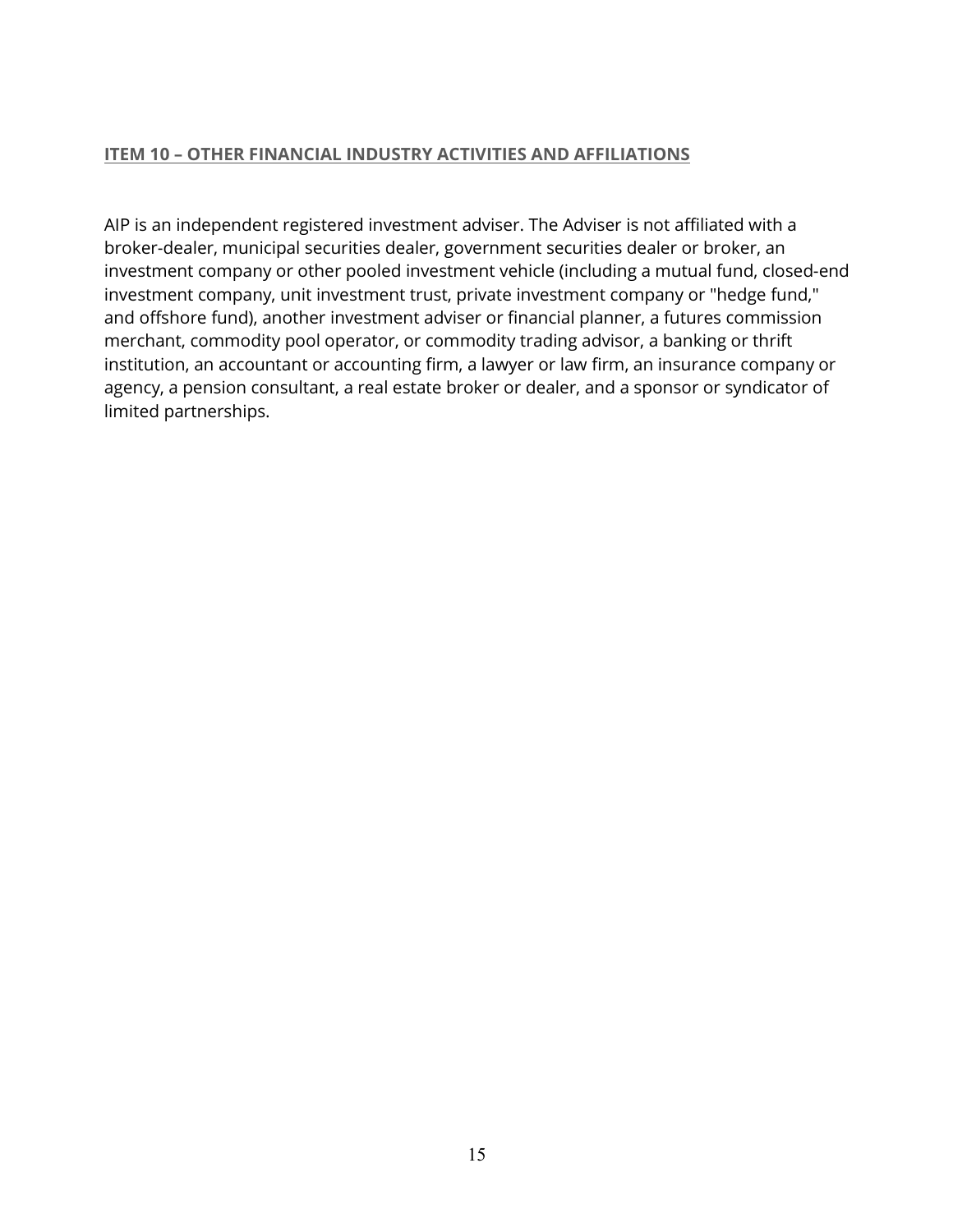# <span id="page-15-0"></span>**ITEM 11 – CODE OF ETHICS, PARTICIPATION OR INTEREST IN CLIENT TRANSACTIONS AND PERSONAL TRADING**

Consistent with the requirements of Rule 204A-1 of the Investment Advisers Act of 1940, as amended (the "Advisers Act'), AIP has adopted a Code of Ethics (the "Code"), which sets forth standards of conduct that are expected of all of the Adviser's "Access Persons" (as such term is defined in the Advisers Act) and addresses conflicts that arise from personal trading. The standard of business conduct set forth in the Code takes into account AIP's status as a fiduciary and requires the Adviser's Access Persons act in the client's best interest. A copy of the Code will be provided to any investor or prospective investor upon request to the firm's Chief Compliance Officer at dlemons@alapocasip.com.

AIP also require that all individuals must act in accordance with all applicable federal and state regulations governing registered investment advisory practices. In addition, the Adviser prohibits employees from receiving gifts if it is believed that the gift may affect the advice that is being provided to clients.

This Code is designed to ensure that Access Persons are placing client interests before their own. Access Persons who trade in covered securities, such as individual stocks or ETFs, are required to disclose their holding annually and their transactions on a quarterly basis for review. The Chief Compliance Officer will then review such holdings and transactions to make sure that any trades do not conflict with those of the Adviser's clients. A member of the Adviser will review the Chief Compliance Officer's trading.

The core principle of the Code is that no Access Persons shall prefer his or her own interest to that of an advisory client. It is designed to assure that the personal securities transactions, activities, and interests of the Access Persons will not interfere with making decisions in the best interest of advisory clients and implementing such decisions while, at the same time, allowing Access Persons to invest for their own accounts. It is possible that Access Persons may be investing in the same securities as one or more clients. The Code allows such transactions so long as the clients' interests always come first.

The Adviser's practice is to prohibit Access Persons and Access Person-related accounts from participating in block trades in the same securities as clients on the same day.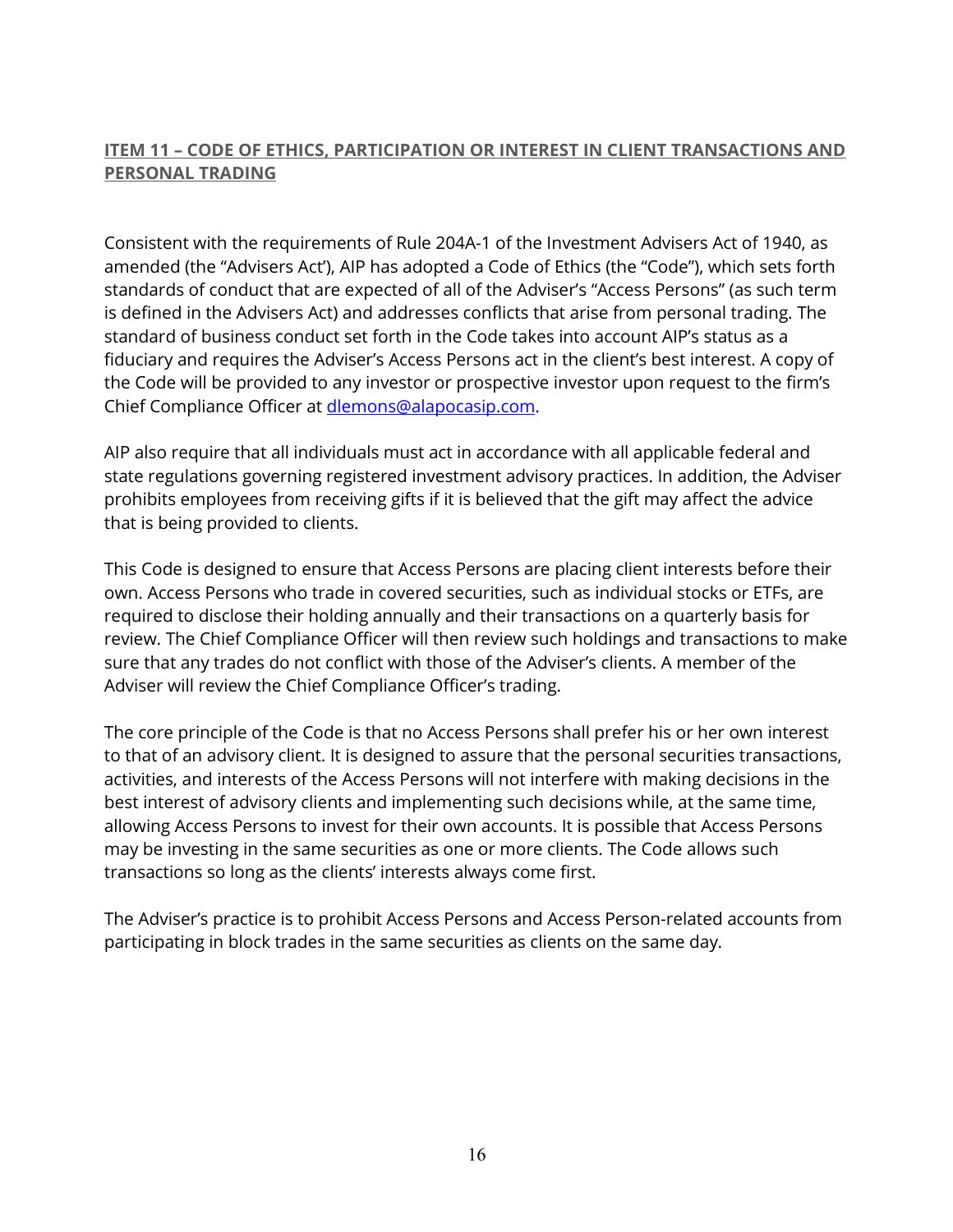#### <span id="page-16-0"></span>**ITEM 12 – BROKERAGE PRACTICES**

AIP generally requires written authority from clients to determine which securities are bought or sold and the amounts thereof. In this written authority statement, all limitations on the discretionary authority, if any, shall be defined. Clients may retain the right to vote securities, can withdraw securities and/or cash at any time, and may impose restrictions on the purchase and/or sale of securities, industries, sectors, and asset classes.

AIP recommends that clients utilize Charles Schwab or Fidelity for brokerage and/or custodial services. These broker-dealers provide research (including proprietary and third party) and other services described below (See "Services That Benefit You" and "Services That May Not Directly Benefit You" below). These products and services other than execution are considered "soft dollar benefits". These services benefit AIP because client brokerage commissions (or markups and markdowns) pay for this research and other services, and therefore AIP does not have to pay for them separately. This creates a conflict of interest because AIP has an incentive to select these brokers over other brokers who do not provide the same benefits. Other brokers may provide lower commissions. By recommending that clients utilize one of these custodians, the Adviser may be unable to achieve the most favorable execution.

AIP is not affiliated with the above-mentioned broker-dealers and does not direct any client toward one broker-dealer over another based on any soft dollar benefit. In addition, AIP does not receive client referrals from these broker-dealers. The Adviser recommends them as choices for clients based upon previous experience with these firms and on the value of the services and/or research provided by these firms. Occasionally, on an exception basis, AIP may provide services to clients maintaining accounts with other custodians. When clients direct the Adviser to utilize a different broker-dealer, AIP may not be able to achieve the most favorable execution for transactions. Clients may pay higher brokerage commissions and the firm will not be able to aggregate orders to reduce transaction costs. AIP will engage in "block trading" where possible and when advantageous to clients. This means that AIP may purchase a large block of shares and then allocate those shares among the clients. Regarding aggregated "block trades," the Adviser operates so that no advisory account will be favored over any other account participating in the aggregated order. All clients participating in the aggregated order shall receive an average share price with all other transaction costs shared based on their participation in the trade within the same group of clients at the same custodian. The Adviser will rotate the order of trades placed with each custodian.

It is the Adviser's general policy not to affect any principal or agency cross securities transactions for client accounts. The Adviser will also not cross trades between client accounts. Principal transactions are generally defined as transactions where an adviser, acting as principal for its own account or the account of an affiliated broker-dealer, buys from or sells any security to any advisory client. A principal transaction may also be deemed to have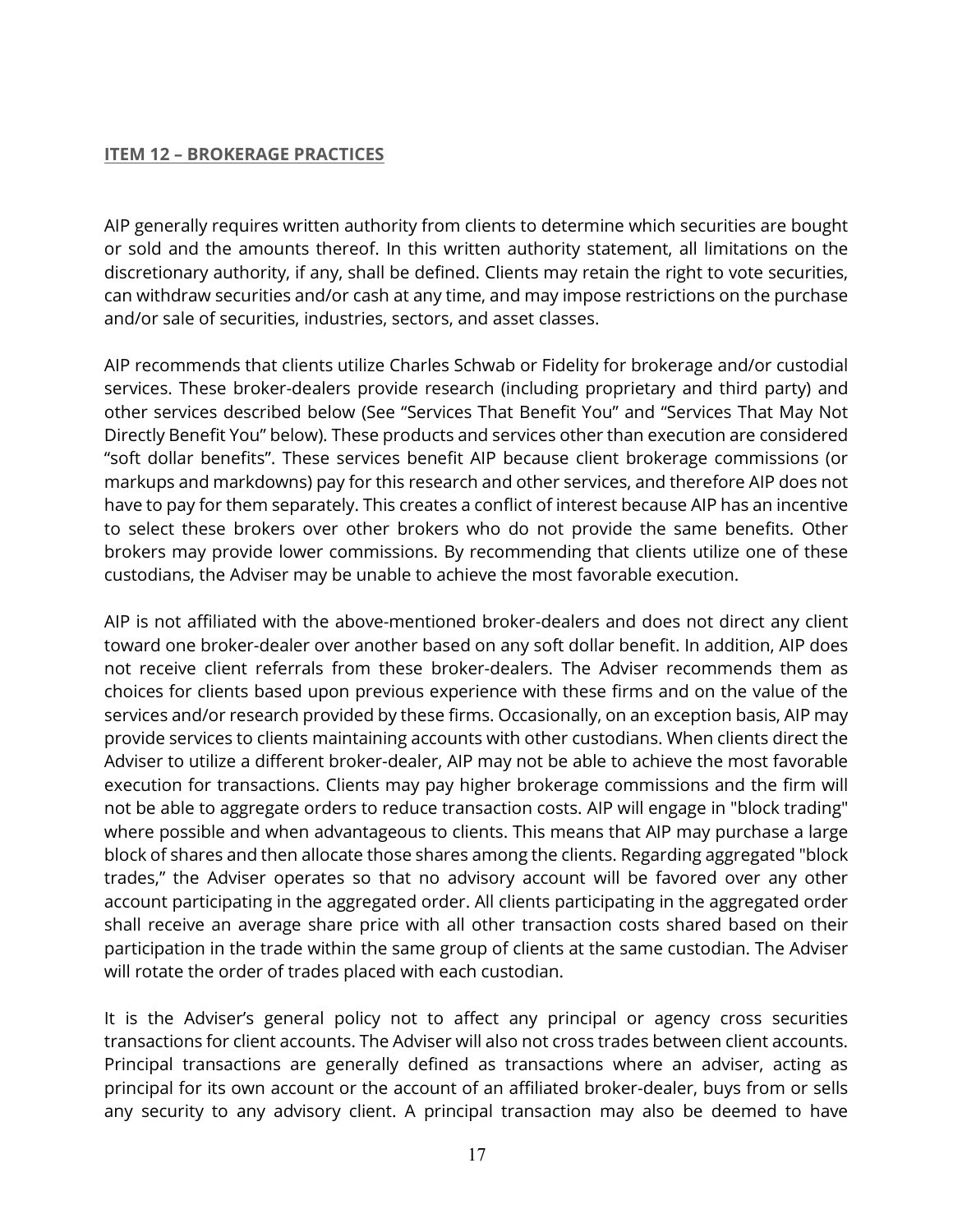occurred if a security is crossed between an affiliated hedge fund and another client account. An agency cross transaction is defined as a transaction where a person acts as an investment adviser in relation to a transaction in which the investment adviser, or any person controlled by or under common control with the investment adviser, acts as broker for both the advisory client and for another person on the other side of the transaction. Agency cross transactions may arise where an adviser is dually registered as a broker-dealer or has an affiliated brokerdealer.

## **Brokerage and Best Execution**

The Adviser will generally trade exclusively through a client's directed custodian for all trades. AIP generally recommends that clients utilize Charles Schwab or Fidelity as their custodian. The Adviser has evaluated these custodians/brokers and believes that they will provide clients with an appropriate blend of execution services, commission costs and customer service. AIP will generally trade through the client's custodian/broker regardless of whether a client has an active prime brokerage agreement in place allowing us to use outside brokers. As a result, it should be understood that AIP will likely not negotiate commissions or obtain volume discounts beyond those already offered by the custodian/broker. AIP thinks that given the additional costs of using outside brokers along with the recommended custodians' resources and commitment to providing appropriate execution that the Adviser is fulfilling the obligation to seek best execution by trading directly through them. In addition, AIP independently reviews the execution of the custodians on a periodic basis and also reviews their own internal documentation of their trading capabilities. Despite the general practice to trade through client custodians for equity trades, AIP will utilize outside brokers to effectuate some equity transactions and fixed income transactions for clients as appropriate and if it is in the client's best interest to do so. Prior to utilizing an outside broker, we will consider a range of factors, including:

- Broker's history of execution quality,
- Broker's experience within a particular niche (particularly in the case of odd-lot bonds),
- Competitiveness of commission rates and fees,
- Quality of services,
- Reputation, financial strength, and stability, and
- Prior service to us and our other clients.

While AIP has a reasonable belief that the custodians/brokers recommended can obtain best execution and competitive prices, the Adviser will not be independently seeking best execution price capability through other broker-dealers. If a client directs the Adviser to use another custodian/broker, the client will then generally have the responsibility for negotiating commission rates and other transaction costs with that custodian/broker. Often these rates are based on the client either using their electronic document delivery platform or maintaining a minimum account balance with the custodian. If you have questions about which custodian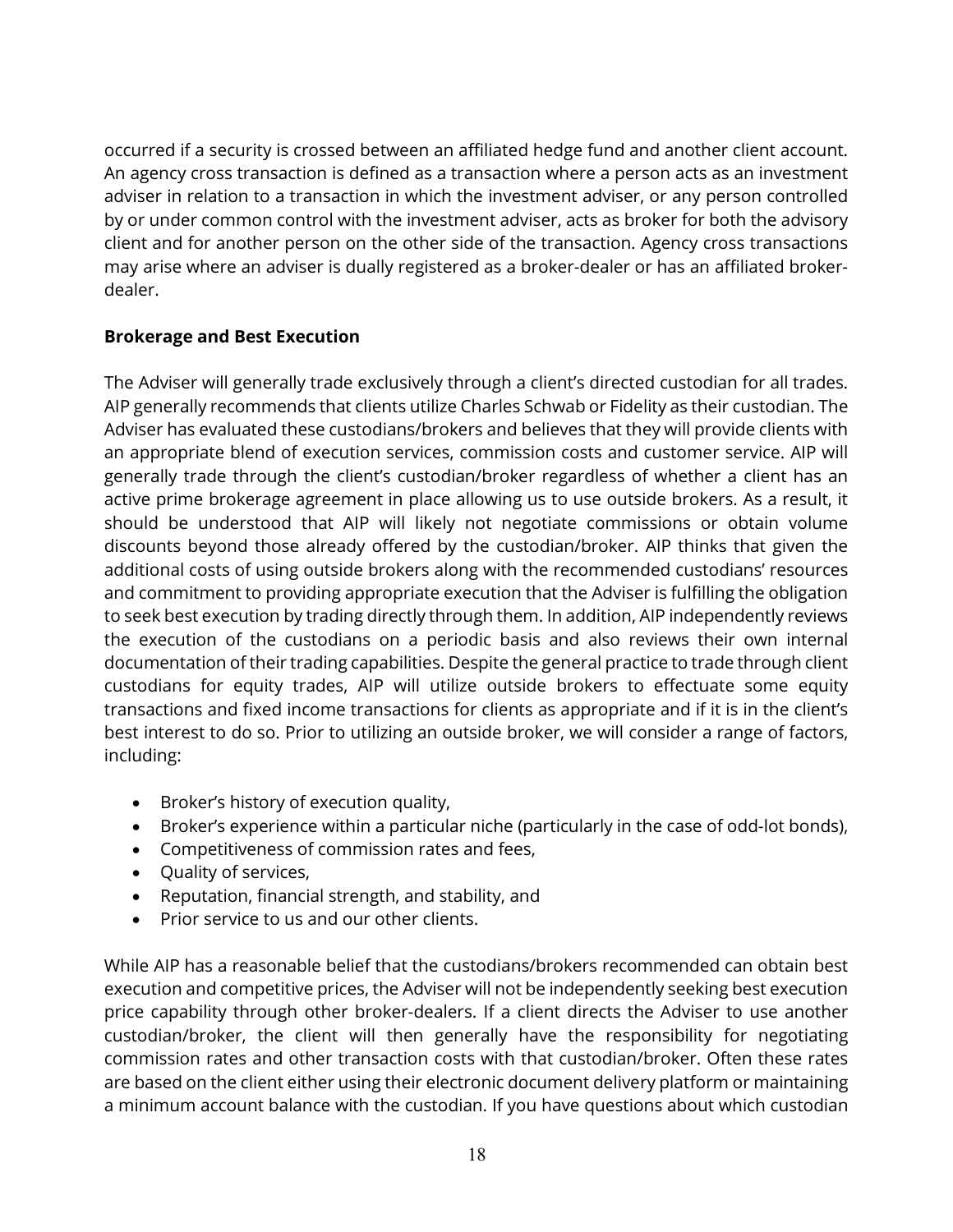may make the most sense given all the facts and circumstances of your situation, please contact us.

Although the clients may have selected a custodian/broker and AIP generally trades through their broker, AIP will not trade through the custodian/broker if there is a reasonable belief that better portfolio management services can be provided by utilizing a third-party broker offering additional services. For example, the Adviser may use an outside broker for fixed income transactions if it is believed to be in the client's best interests and if the client has executed a prime brokerage agreement.

While AIP is comfortable with the custodians utilized, clients should note that some differences may exist based on the client assets maintain at each. Clients may forego benefits that the Adviser may be able to obtain for other clients through, for example, negotiating volume discounts or block trades if assets are held at a smaller custodial relationship. This may come into play if the client is part of a smaller group at one custodian while AIP services a larger number of clients at a different custodian.

As discussed above, AIP recommends that clients use Charles Schwab or Fidelity. These are registered broker-dealers and members of SIPC. AIP is independently owned and operated and is not affiliated with either of them. The custodian will hold client assets in a brokerage account and buy and sell securities when instructed to. While the Adviser recommends that clients use one of the recommended custodian/brokers, clients will decide whether to do so and will open an account by entering into an account agreement directly with the custodian. AIP does not open the account for the client, although AIP may assist in doing so.

The Adviser seeks to select a custodian/broker who will hold the client's assets and execute transactions on terms that are, overall, most advantageous when compared to other available providers and their services. AIP considers a wide range of factors, including, among others:

- Combination of transaction execution services and asset custody services (generally without a separate fee for the custody),
- Capability to execute, clear, and settle trades (buy and sell securities for your account),
- Capability to facilitate transfers and payments to and from accounts (wire transfers, check requests, bill payment, etc.),
- Breadth of available investment products (stocks, bonds, mutual funds, ETFs),
- Availability of investment research and tools that assist us in making investment decisions,
- Quality of services,
- Competitiveness of the price of those services (commission rates, margin interest rates, other fees, etc.) and willingness to negotiate the prices,
- Reputation, financial strength, and stability,
- Prior service to us and our other clients, and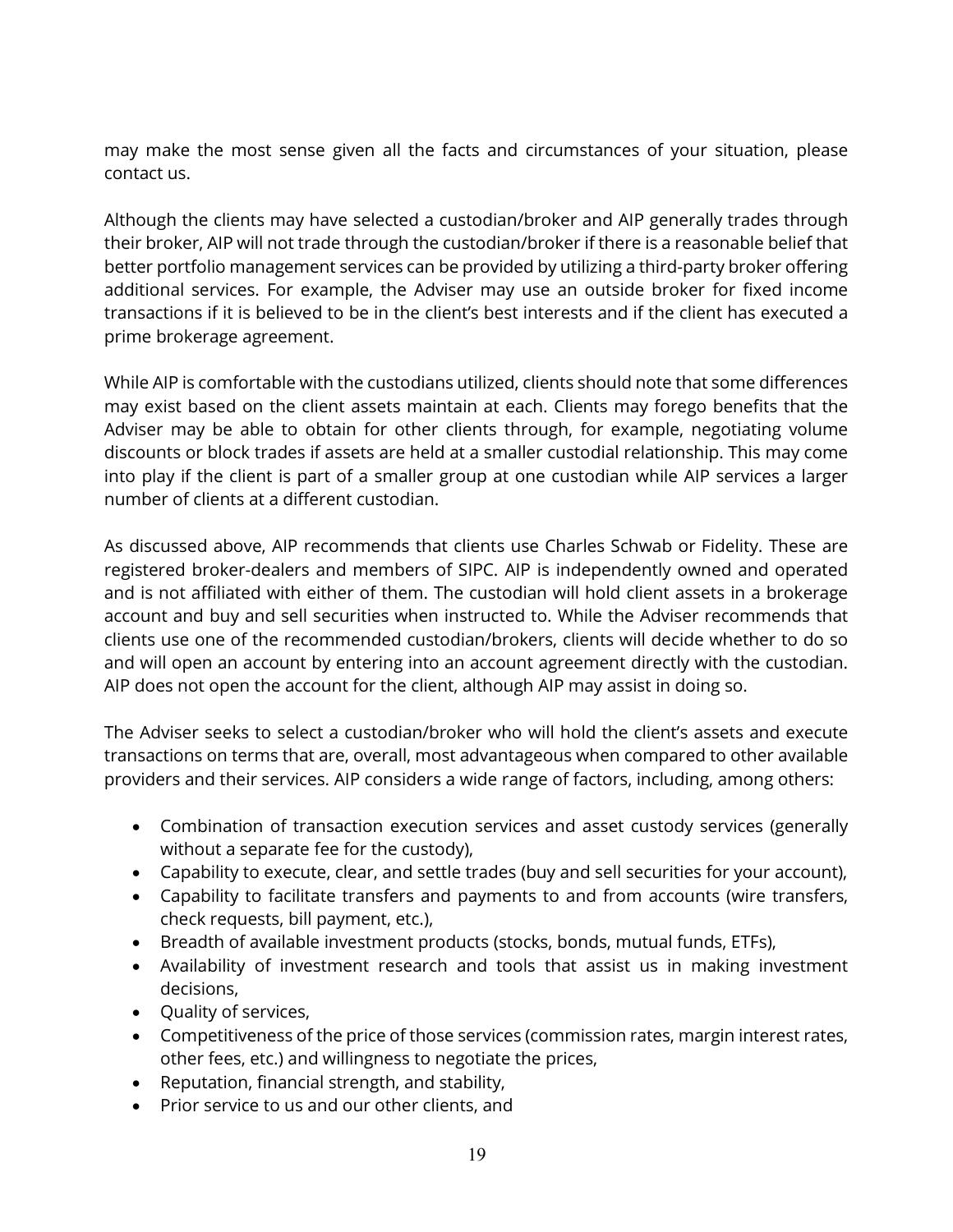• Availability of other products and services that benefit us, as discussed below.

## **Products and Services Available to us from Custodians**

We recommend the following custodians: Fidelity Investments and Charles Schwab & Co. (both members of FINRA/SIPC). Fidelity Investments and Charles Schwab are independent and unaffiliated SEC registered broker-dealers. These firms provide our clients and us with access to its institutional brokerage, trading, custody, reporting, and related services—many of which are not typically available to their retail customers. They also make available various support services. Some of those services help us manage or administer our clients' accounts, while others help us manage and grow our business. These support services generally are available on an unsolicited basis (we do not have to request them) and at no charge to us as long as our clients collectively maintain a total minimum asset level.

## **Services That Benefit You**

Institutional brokerage services include access to a broad range of investment products, execution of securities transactions, and custody of client assets. The investment products made available through the custodian and include some to which we might not otherwise have access or that would require a significantly higher minimum initial investment by our clients.

### **Services That May Not Directly Benefit You**

The custodians also make available to us other products and services that benefit us but may not directly benefit you or your account. These products and services assist us in managing and administering our clients' accounts. They include investment research, both their own and that of third parties. We may use this research to service all or a substantial number of our clients' accounts, including accounts not maintained at the particular custodian providing the research. In addition to investment research, they also make available software and other technology that:

- Provide access to client account data (such as duplicate trade confirmations and account statements),
- Facilitate trade execution and allocate aggregated trade orders for multiple client accounts,
- Provide pricing and other market data,
- Facilitate payment of our fees from our clients' accounts,
- Assist with back-office functions, recordkeeping, and client reporting services that generally benefit only us,
- Educational conferences and events,
- Consulting on technology, compliance, legal, and business needs,
- Publications and conferences on practice management and business succession, and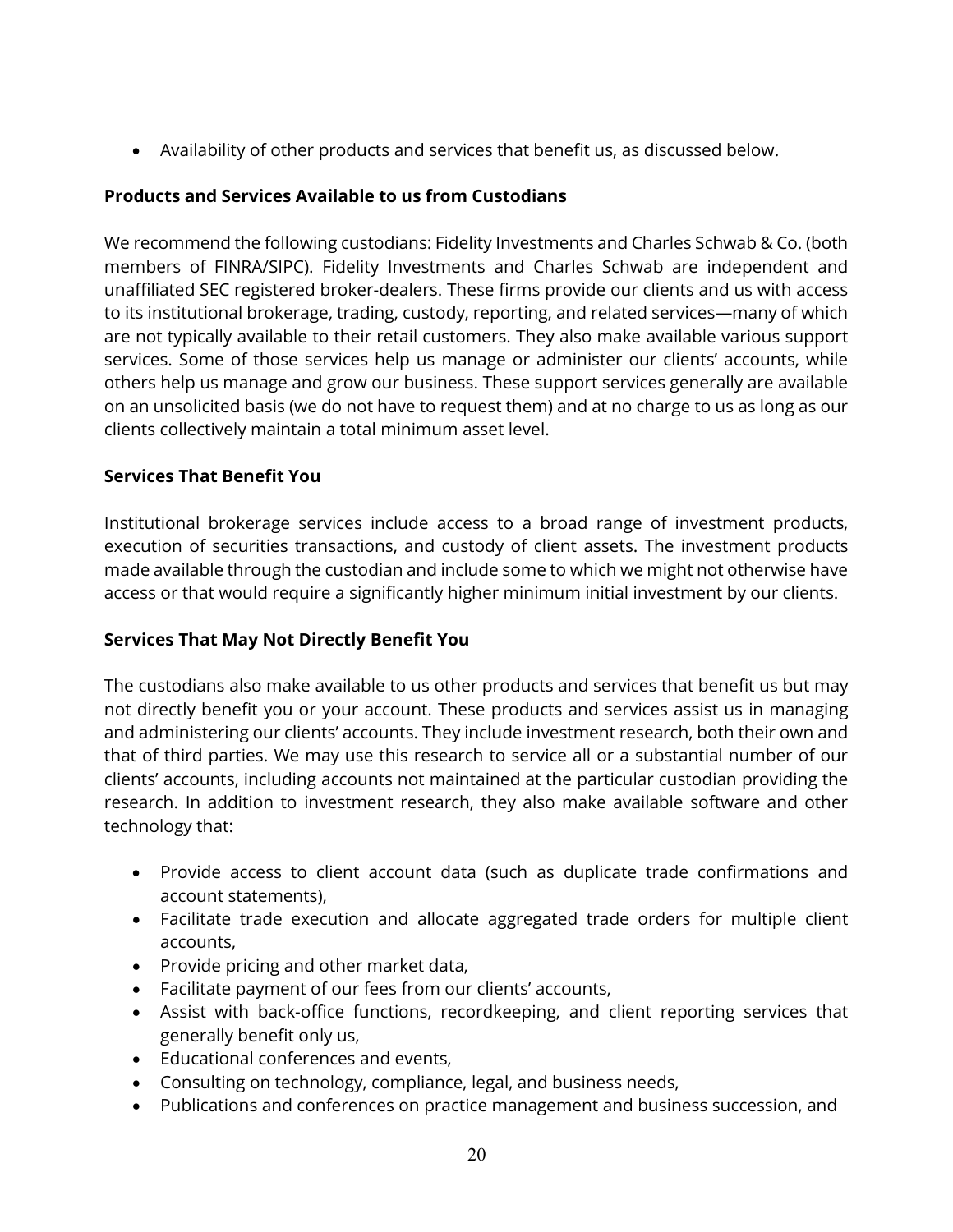• Access to employee benefits providers, human capital consultants, and insurance providers, discounting or waiving its fees for some of these services or paying all or a part of a third party's fees. They may also provide us with other benefits, such as occasional business entertainment of our personnel.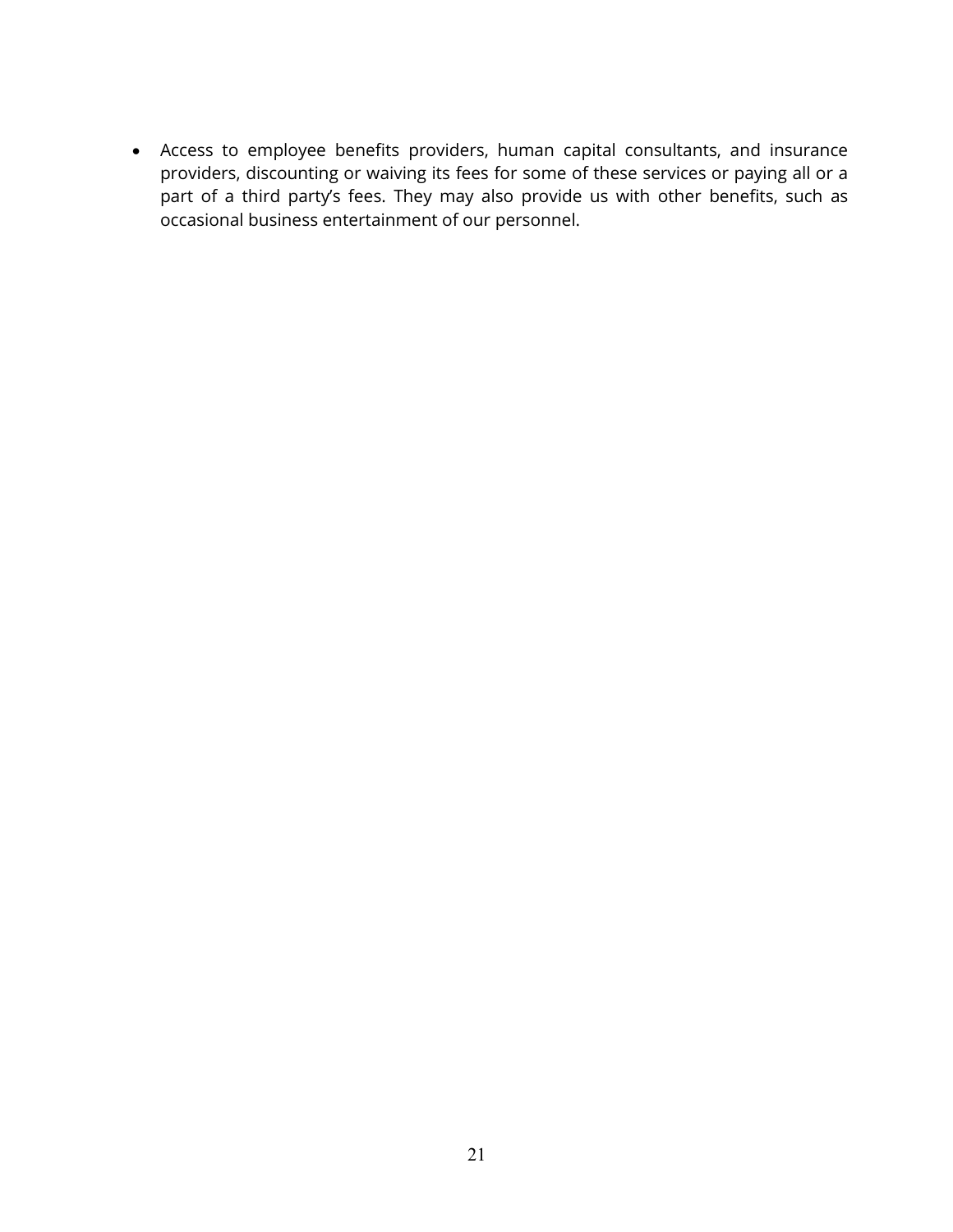## <span id="page-21-0"></span>**ITEM 13 – REVIEW OF ACCOUNTS**

All investment positions are monitored on a regular basis by the Adviser. Accounts and portfolios, as a whole, are reviewed both prior to meetings and at least quarterly to ensure that they still meet suitability requirements. Clients receive periodic written reports from the Adviser, typically on an annual basis, or upon client request.

AIP may provide additional information to certain clients as requested.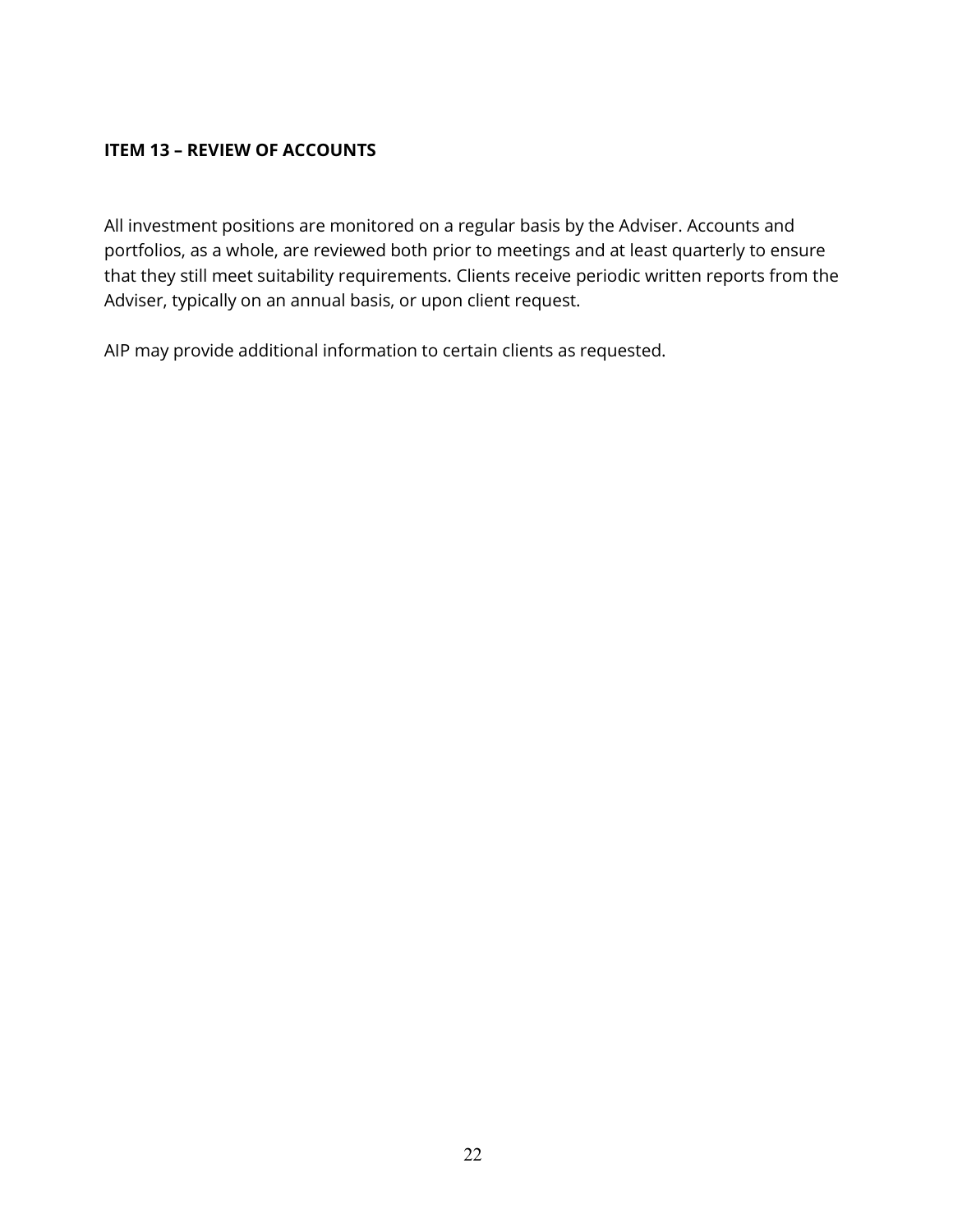## **ITEM 14 – CLIENT REFERRALS AND OTHER COMPENSATION**

AIP does not currently maintain solicitor arrangements with outside firms or individuals, nor does AIP receive compensation for referring clients to other firms. If these relationships were established, agreements with the referring parties would be in writing and the arrangement would be disclosed to the clients.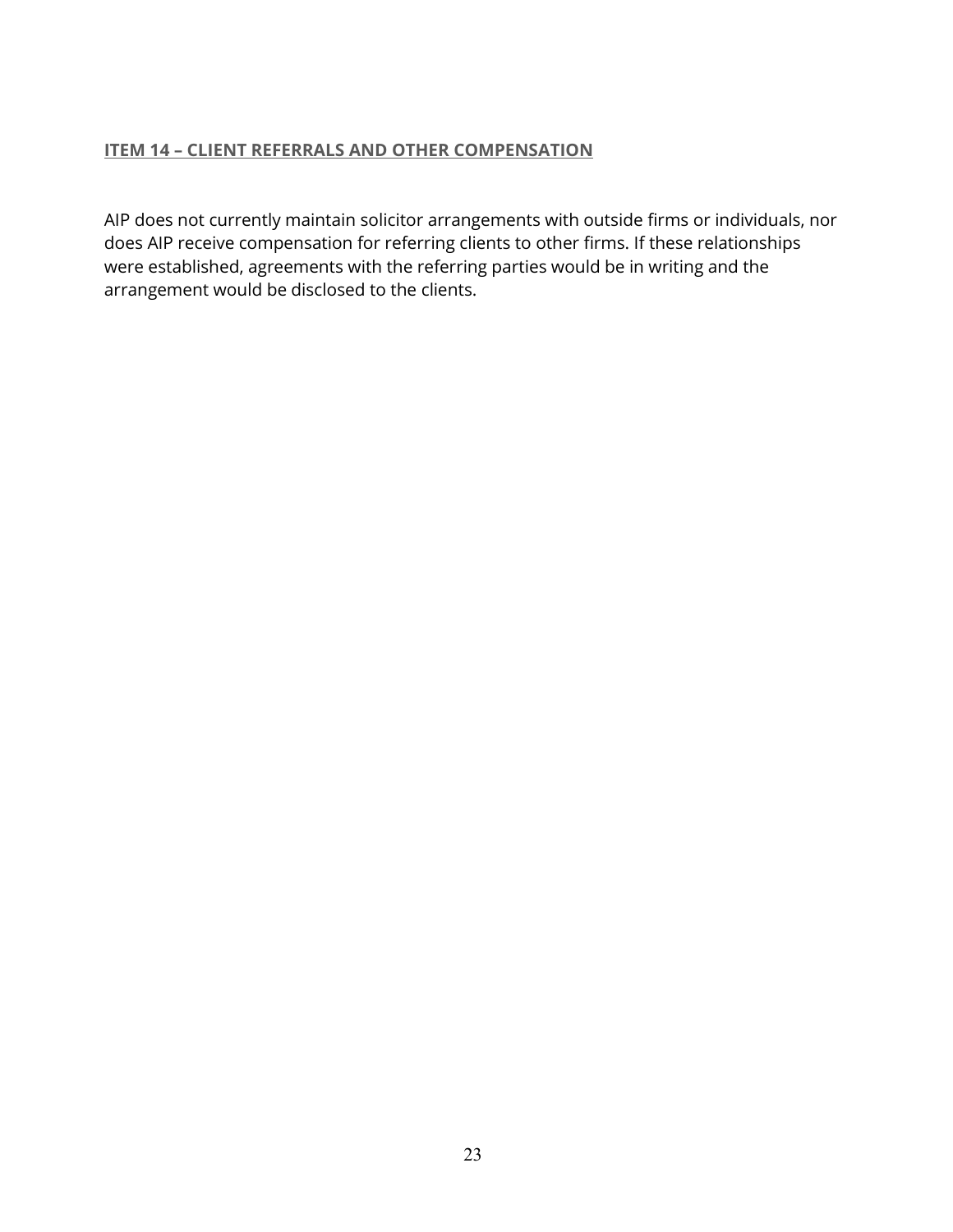## **ITEM 15 - CUSTODY**

AIP does not act as a qualified custodian nor accept physical custody of client funds or securities. However, in certain instances, we may be deemed to have custody if a client provides us discretion in a standing letter of authorization ("SLOA") to disburse funds to one or more third parties. AIP will only accept a SLOA which specifically designates a third party name and account number and/or payee address.

Client assets will be held by an unaffiliated qualified custodian. Clients should receive account statements at least quarterly from their qualified custodian. Clients are urged to review their custody statement carefully and compare it to the statements or reports provided by the Adviser. Statements and reports provided by the Adviser may vary from custody statements based on accounting procedures, reporting dates, or valuation methodologies of certain securities. However, if you believe there is error or discrepancy between your custody statement and the report or statement provided by AIP, please contact us immediately.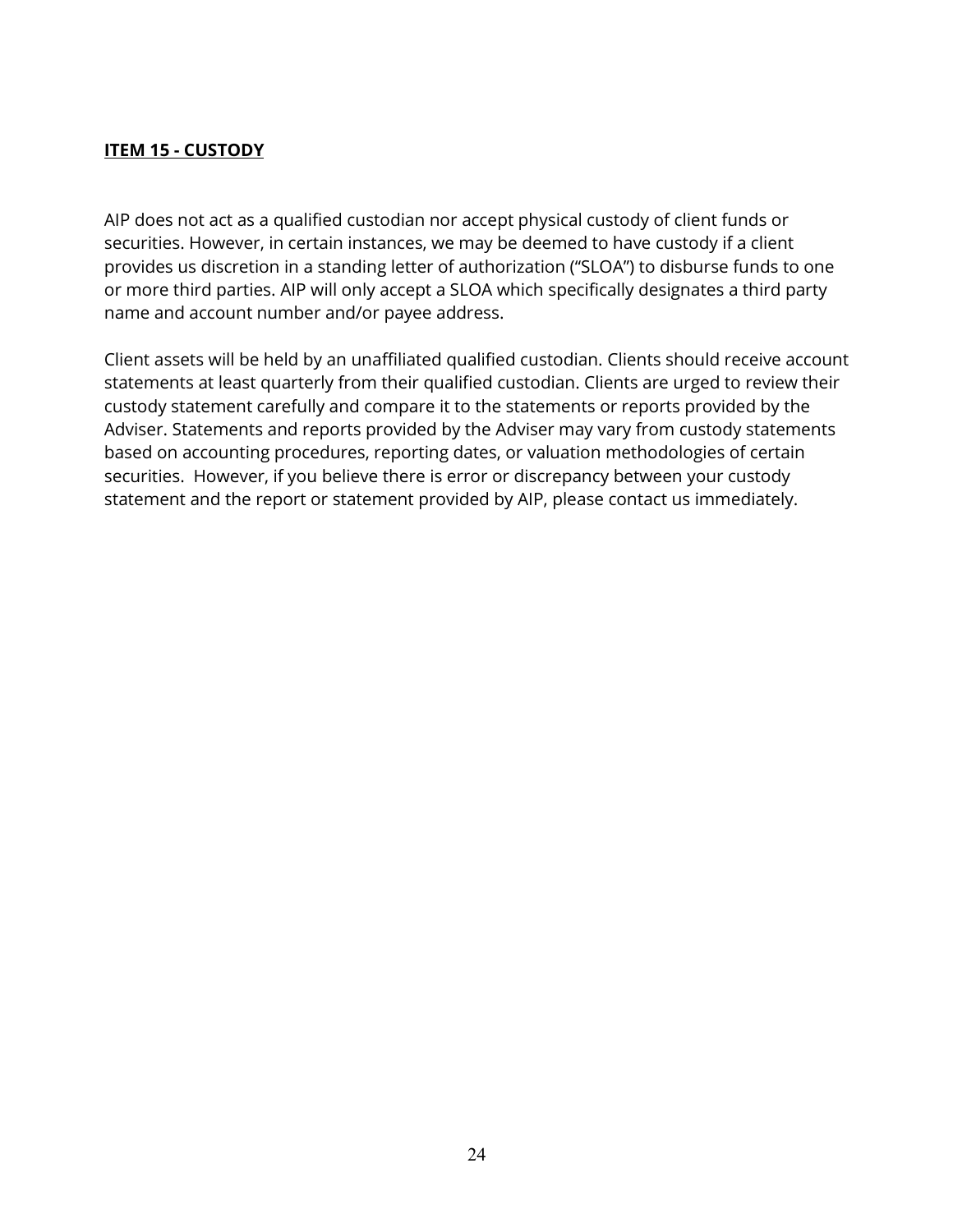## <span id="page-24-0"></span>**ITEM 16 – INVESTMENT DISCRETION**

In accordance with the terms and conditions of the applicable investment management agreement, AIP has discretionary authority to manage investments on behalf of the client. Such discretion is exercised in a manner consistent with the stated investment objectives for the particular client's account(s).

When selecting securities and determining amounts, the Adviser reviews the financial objectives, limitations, and restrictions of the clients receiving the advice. A client always has the right to remove AIP's discretionary authority over their account.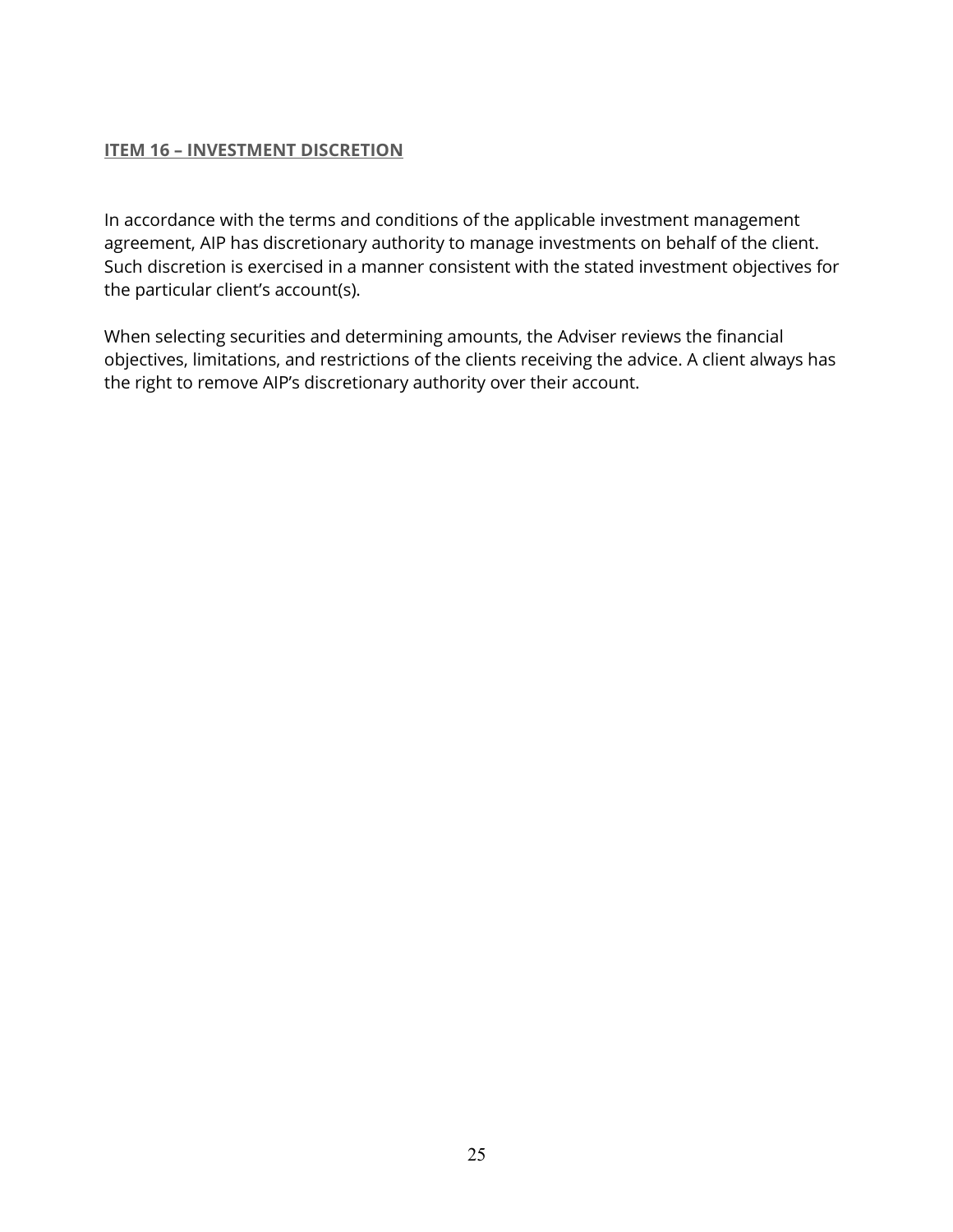# **ITEM 17 – VOTING CLIENT SECURITIES**

AIP votes client proxies only when such authority has been expressly delegated to the Adviser through the investment management agreement or other written authority. Absent specific voting guidelines from the client, the Adviser will vote proxies in the best interest of the clients and follow these guidelines:

- Vote all proxies from a specific issuer the same way for each client absent qualifying restrictions from a client. Clients are permitted to place reasonable restrictions on our voting authority in the same manner that they may place such restrictions on the actual selection of account securities,
- Generally, vote in favor of routine corporate housekeeping proposals such as the election of directors and selection of auditors absent conflicts of interest raised by an auditor's non-audit services,
- Generally, vote against proposals that cause board members to become entrenched or cause unequal voting rights, and
- In reviewing proposals, we will further consider the opinion of management and the effect on management, and the effect on shareholder value and the issuer's business practices.

AIP has adopted proxy voting procedures that are designed to ensure the firm has the authority to vote proxies with respect to securities held by a client and such proxies are voted in the client's best interest to the extent reasonably practicable. The procedures also require that AIP identify and address conflicts of interest. If a material conflict of interest is identified, we will determine whether voting in accordance with the guidelines set forth in the procedures is in the best interest of the client or whether taking some other action may be more appropriate.

Clients may obtain a copy of our proxy voting policies and procedures and information on how we voted proxies by contacting David Lemons at 781-376-2015 or [dlemons@alapocasip.com.](mailto:dlemons@alapocasip.com)